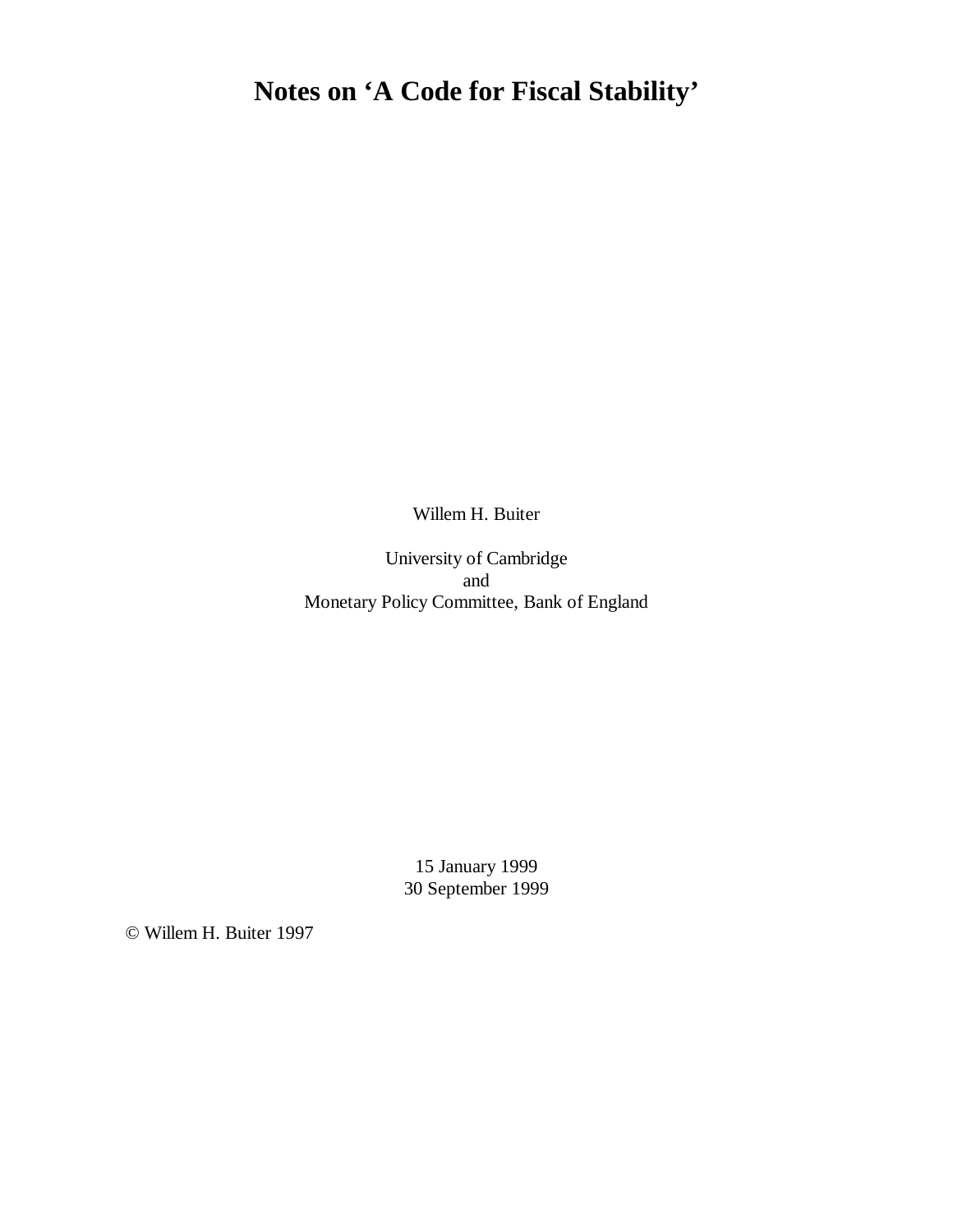# **Abstract**

This note comments on two central issues for fiscal policy design in the UK, highlighted in the recent 'Code for Fiscal Stability' proposed by the new Labour government. The first concerns the merits of the so-called 'golden rule of public sector investment' -- the proposition that, over the cycle, government borrowing should not exceed government (net) capital formation. The second concerns the case for attempting to construct a more comprehensive balance sheet of public sector assets and liabilities, including tangible public sector assets and certain contingent claims.

The two main conclusions are that the golden rule is without merit but that, subject to some important caveats, the construction of a more comprehensive government balance sheet is a worthwhile enterprise.

JEL Classification: E62, H62

**Key Words**: golden rule, public sector capital, fiscal stability, public sector balance sheet.

Willem H. Buiter, Faculty of Economics and Politics, University of Cambridge, Sidgwick Avenue, Cambridge CB3 9DD, UK. Tel. 44-1223-335210; Fax: 44-1223-335475; e-mail: willem.buiter@econ.cam.ac.uk; Web page: http://www.econ.cam.ac.uk/faculty/buiter/index.htm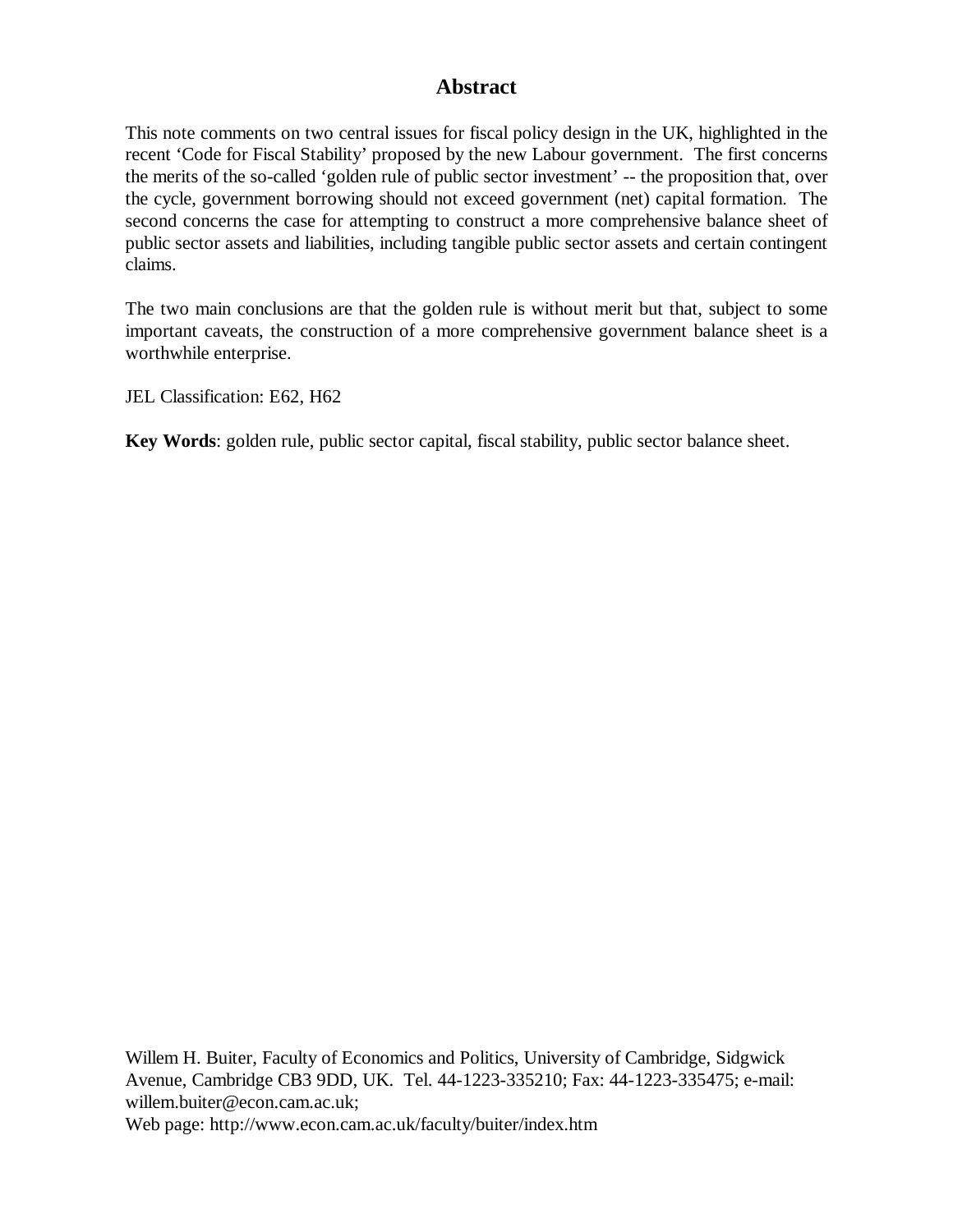# **1. Introduction**

 $\overline{a}$ 

This note comments on two issues addressed in three recent UK Treasury publications ('A Code for Fiscal Stability' (H.M. Treasury [1997a]), Section 2 of the 'Pre-Budget Report' (H.M. Treasury [1997b]) , and the Pre-Budget Report Publication, 'The Public Sector Balance Sheet' (H.M. Treasury [1997c])). They are likely to play a central role in the design of future fiscal policy in the UK. The first issue concerns the merits of the so-called golden rule of public sector borrowing. This is the proposition that, over the cycle, government borrowing should not exceed government capital formation. The second issue concerns the desirability of constructing a more comprehensive balance sheet of public sector assets and liabilities<sup>1.</sup>

The note does not address the logically prior issue of whether and why certain forms of capital formation should be undertaken by the public sector. Publicly owned and managed capital is utilised in the production of private goods and services. Likewise, privately owned and managed capital is utilised in the production of public goods and services. In recent years, there has been a growing consensus that private provision of public goods and services is often a viable if not a clearly superior alternative to public provision. Like all conventional wisdom, this new consensus may well be driven as much by fashion as by convincing theoretical reasoning and careful empirical observation. With private provision, efficiency and/or equity considerations may require both public funding (partial or full) and, in the case of natural monopolies, public regulation.

<sup>1</sup> Many of the technical and conceptual issues are discussed at greater length in a number of earlier publications of mine (Buiter [1983a, b; 1985; 1990, 1993, 1995, 1997a, b]).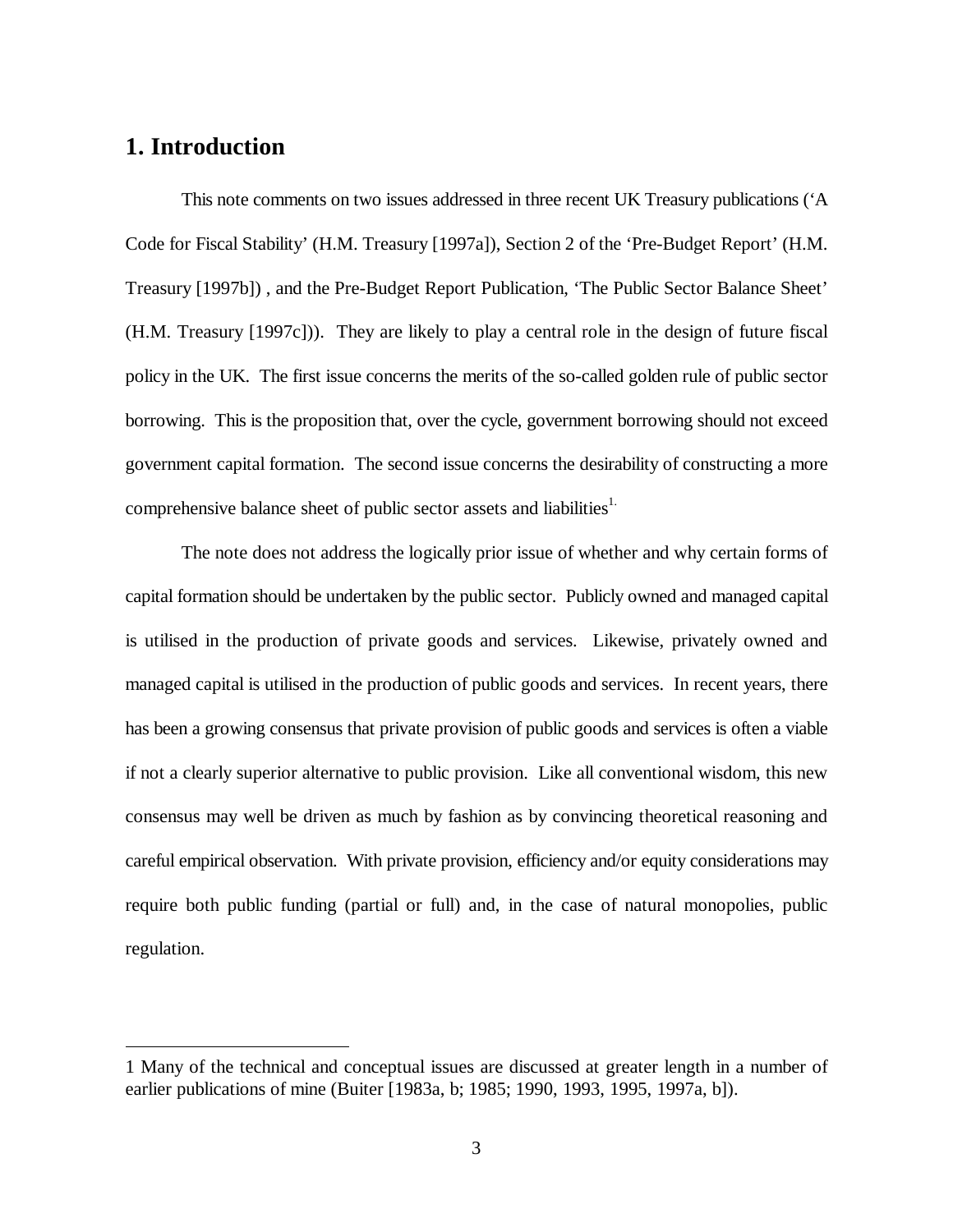# **2. The Government Budget Identity and Solvency Constraint**

We introduce the following notation:

*B* : government interest-bearing debt, assumed to have a fixed nominal market value and zero maturity.

*i* : short nominal interest rate.

*P* : general price level.

 $G^C$ : real government consumption spending

 $G^I$ : real government gross investment

*q* : gross real rate of return (cash) on public sector capital

 $\overline{K}$ <sup>G</sup> : real public sector capital stock

*T* : real taxes net of transfers

δ : depreciation rate on public sector capital

*p* : rate of inflation ( $p \equiv P\lll p$ ).

*r* : short real rate of interest  $(r \equiv i - p)$ 

*Y* : real GDP

*n* : growth rate of real GDP ( $n \equiv Y^x Y$ )

*L* : nominal value of net tangible liabilities of the government, with public sector capital valued at current reproduction or replacement cost  $(L^oB - PK^G)$ .

2<sup>6</sup>: nominal value of net tangible liabilities of the government, with public sector capital valued at the present discounted value of future net cash flows *(* $\mathcal{L} \equiv B - P_{K^G} K^G$ )

 $b :$  debt-GDP ratio (*b*  $\circ$  *B*/(*PY*))

 $b^M$  : ceiling on the debt-GDP ratio.

*d* : government deficit-GDP ratio ( $d = B\frac{R}{2}P(Y)$ ).

*d M :* ceiling on government deficit-GDP ratio.

 $g^c$ : ratio of government consumption spending to GDP *(g<sup>c</sup>*  $\sigma G^C / (PY)$ )

 $g^I$ : ratio of government gross investment spending to GDP  $(g^I \circ G^I / (PY))$ 

 $k^g$ : ratio of public sector capital stock to GDP  $(k^g \circ K^G/Y)$ 

τ : ratio of taxes net of transfers to GDP *(t º T/Y)*

 $P_{K^G}$ : imputed value of a unit of public sector capital

Steady-state values of variables are denoted by overbars.

The starting point is the stylised budget identity of the general government sector given

in equation (1).

$$
\mathbf{B} \mathbf{\mathbf{\mathbf{\mathbf{\mathbf{\mathbf{E}}}}} \mathbf{\mathbf{\mathbf{B}}} + P(\mathbf{G}^C + \mathbf{G}^I \cdot \mathbf{q} \mathbf{K}^G \cdot \mathbf{T})
$$
\n<sup>(1)</sup>

The central bank is not included in the general government sector so government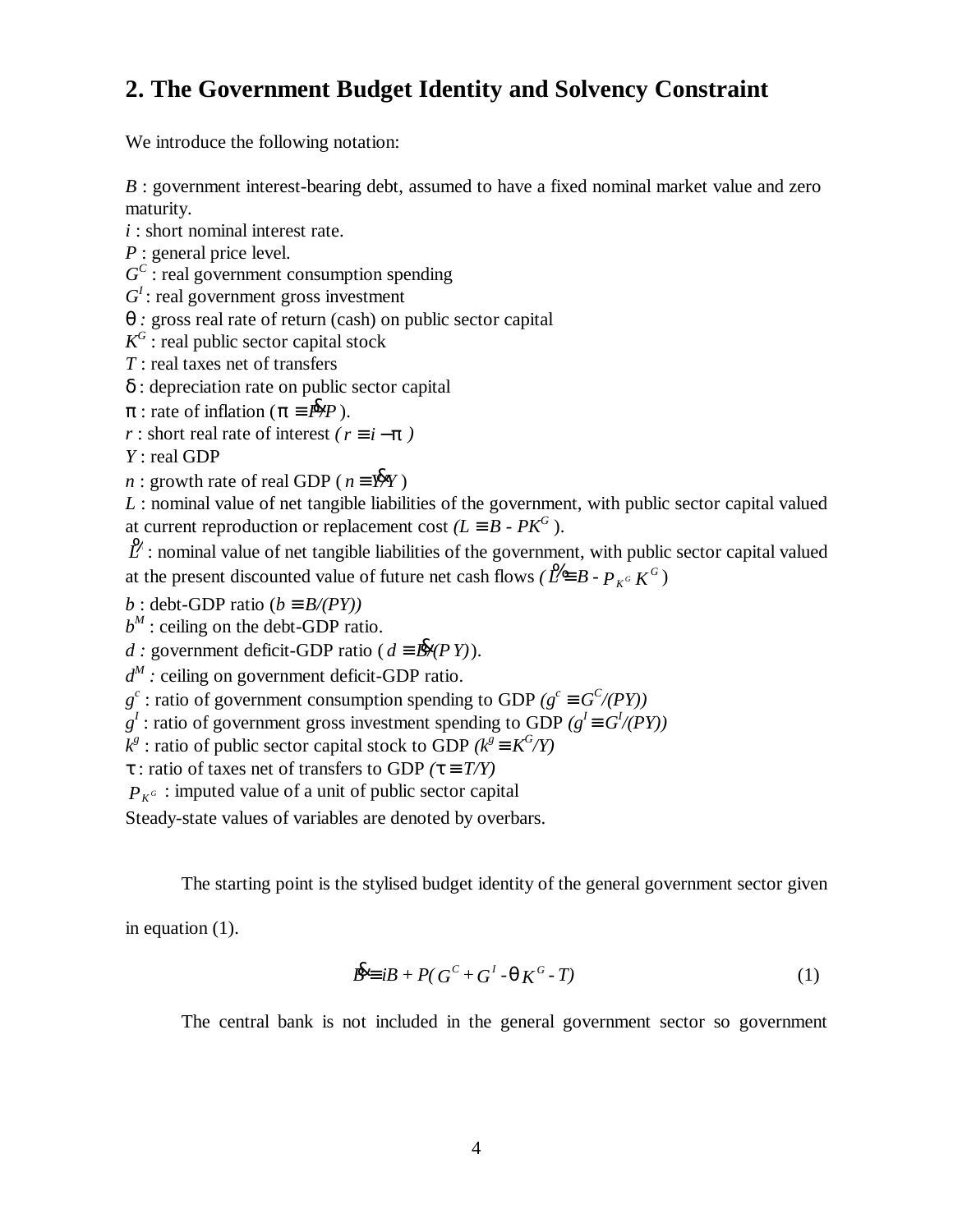borrowing includes borrowing from the central bank.<sup>2</sup> For simplicity, all government debt is assumed to be zero maturity, fixed nominal market value, variable interest rate debt. A more interesting maturity structure, index-linked debt, foreign currency denominated securities and any number of contingent claims could be added without affecting the key conclusions, as could sales and purchases of existing tangible assets by the government (privatisations or nationalisations). Governments spend on consumption and investment, raise taxes, earn a cash return on the public sector capital stock and borrow to finance any excess of outlays over revenues.

If Ponzi-finance is ruled out the following intertemporal budget constraints applies for the government $3$ ,

$$
B(t) = \int_{t}^{s} P(s) \Big[ T(s) - G^{C}(s) - \left( G^{I}(s) - q(s) K^{G}(s) \right) \Big] e^{-s} dt ds
$$
 (2)

Equation (2) states that the present discounted value of current and future primary (noninterest) surpluses should equal the value of the outstanding public debt. Government investment weakens (strengthens) the government's solvency if the present discounted value of current and future gross investment,  $G<sup>I</sup>$ , exceeds (falls short of) the present discounted value of the future cash returns the government earns, directly or indirectly, on the public sector capital stock,  $qK^G$ .

$$
\lim_{s \to \infty} e^{-\int_{\tau}^{\tau} i(u) du} B(s) = 0
$$

<sup>2</sup> It would be very easy to rewrite the budget identities to refer to the consolidated general government and central bank, or to the consolidated general government, central bank and state enterprise sector.

<sup>3</sup> Ponzi finance is ruled out if the present discounted value of the terminal public debt goes to zero, that is, if the long-run growth rate of the public debt is less than the long-run interest rate.

When the initial stock of debt is positive, this implies that it is not possible to service the debt forever just by rolling it over. At some point primary (non-interest) surpluses will have to be generated.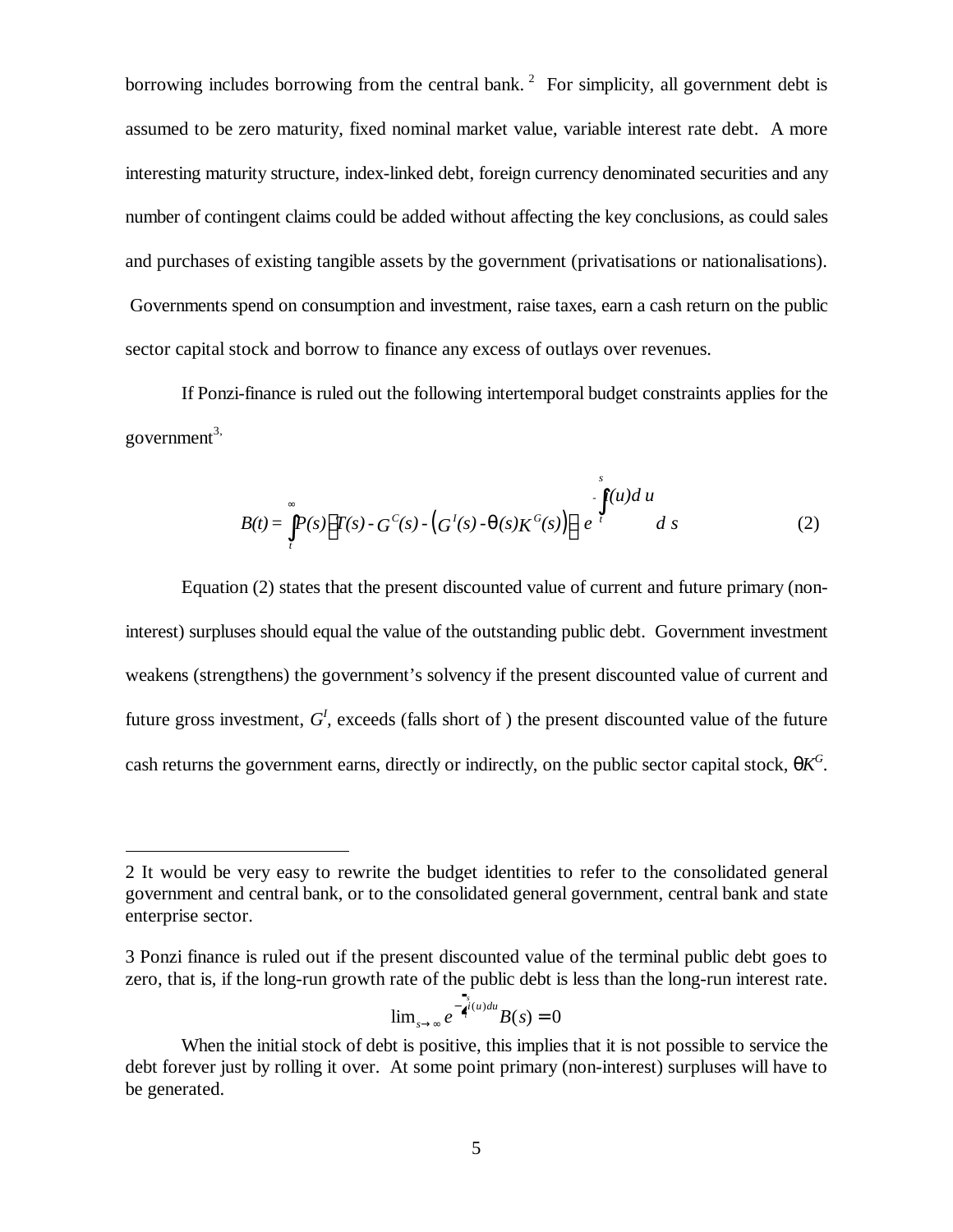4 If the present discounted value of current and future gross investment exceeds the present discounted value of the future cash returns the government earns on the public sector capital stock, future taxes will have to be raised, or future public consumption will have to be cut, to make up the shortfall.

Another way of making the same point is to consider the behaviour of the *net tangible liabilities* of the government,  $L^oB$  -  $PK^G$ , public debt minus the value of the capital stock (valued here at current reproduction costs<sup>5</sup>). Note that, since

$$
K^{\mathcal{G}} = G^I \cdot \mathbf{d} K^G \tag{3}
$$

the rate of change of the net tangible liabilities of the general government is given by

$$
\mathbf{B} \equiv iL + P(G - T) + [r - (\mathbf{q} - \mathbf{d})]P K^G \tag{4}
$$

Thus, if one wants to *net out* public sector assets against public sector liabilities, one should allow for any differences between the government's real cost of borrowing, *r*, and the net real cash rate of return on public sector capital, *q - d*.

The government's intertemporal budget constraint can, using (3) and (4), be rewritten as

$$
L(t) = \int_{t}^{\infty} P(s)[T(s) - G(s)] e^{-t} ds
$$
  
+ 
$$
\int_{t}^{\infty} [r(s) - (q(s) - d)]P(s)K^{G}(s) e^{-t} ds
$$
  
(5)

The value of the government's net liabilities should equal the present discounted value of

<sup>4</sup> As note before, the cash returns,  $qK^G$ , include not only user charges and other revenues obtained by extracting fees from the private beneficiaries of the services provided by the public sector capital stock, but also any additions to tax revenues resulting from positive effects of the public sector capital stock on the tax base.

<sup>5</sup> For simplicity, I assume that the price index of investment goods producers is the same as the GDP deflator.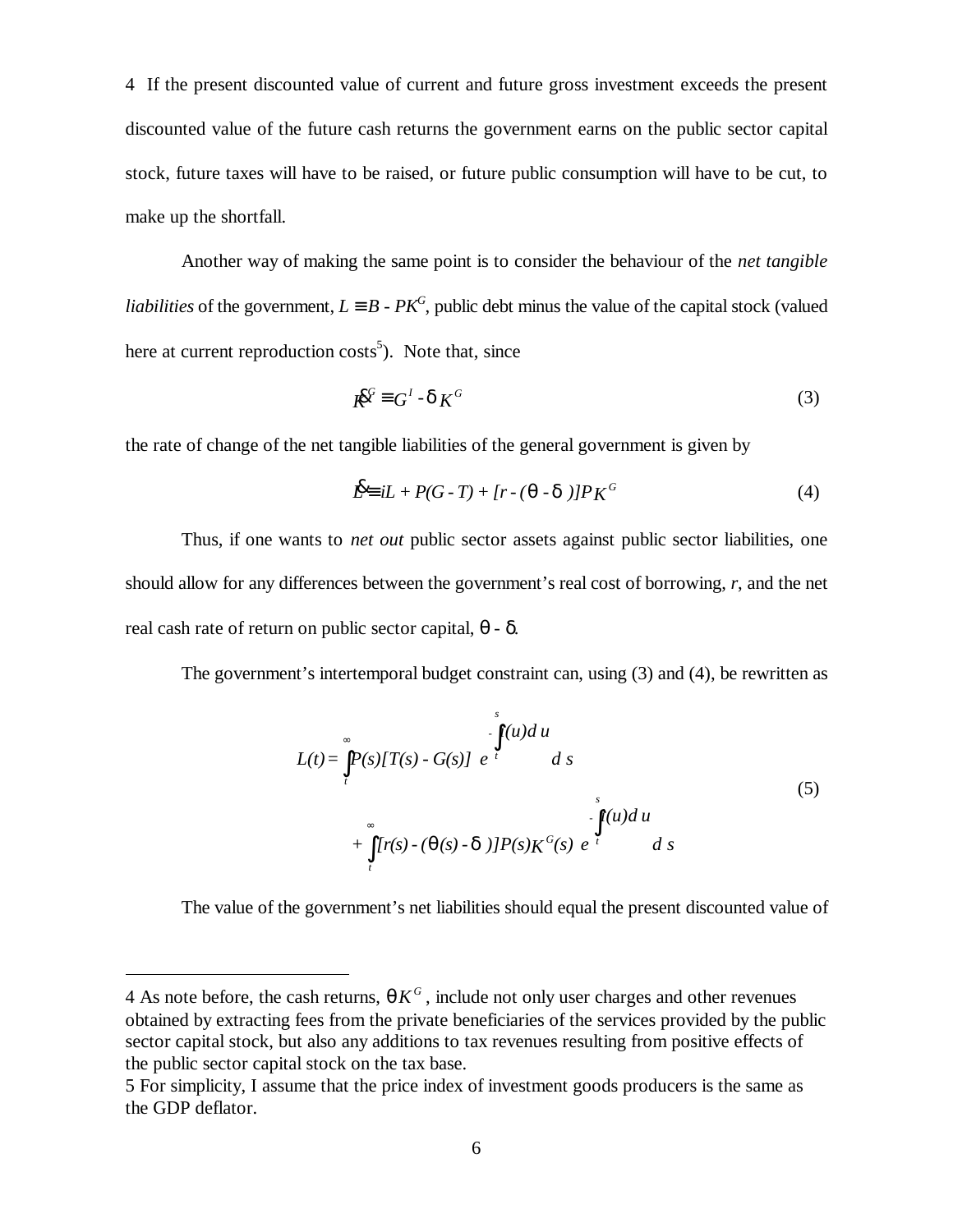current and future *primary current* surpluses if the cash rate of return on public sector capital equals the government's cost of borrowing. If the government's cost of borrowing exceeds (falls short of) the cash rate of return on public sector capital, future primary current surpluses will have to be correspondingly higher (lower).

# **3. The Golden Rule of Investment**

*"...over the economic cycle, the Government will only borrow to invest..."(H.M.*

*Treasury [1997a, p.1]).*

The distinction between current expenditure (or consumption) and capital expenditure (or investment) is central to both positive and normative economic analysis. Public consumption benefits are exhausted within the accounting or reporting period. Public capital spending yields an (uncertain) stream of future returns beyond the current accounting or reporting period. These returns can take the form of direct or indirect pecuniary (or cash) returns; they could consists of a stream of future public producer services or public consumption services that do not, directly or indirectly, bring a positive net cash flow to the government. In practice, the distinction between current and capital expenditures is fraught with ambiguities. How, for instance, are 'current' expenditures on health and education to be treated? Despite the scope for window dressing this creates, the distinction between current and capital expenditure is a fundamental one, and supports the usefulness of having distinct current and a capital budgets.

### **3.1 The Golden Rule as a Constraint on Consumption Smoothing**

A central message of optimising dynamic economic theory is that the rationale for of borrowing is consumption smoothing *over time*. This is conceptually distinct from the use of financial instruments for smoothing consumption *across states of nature*, that is, for insurance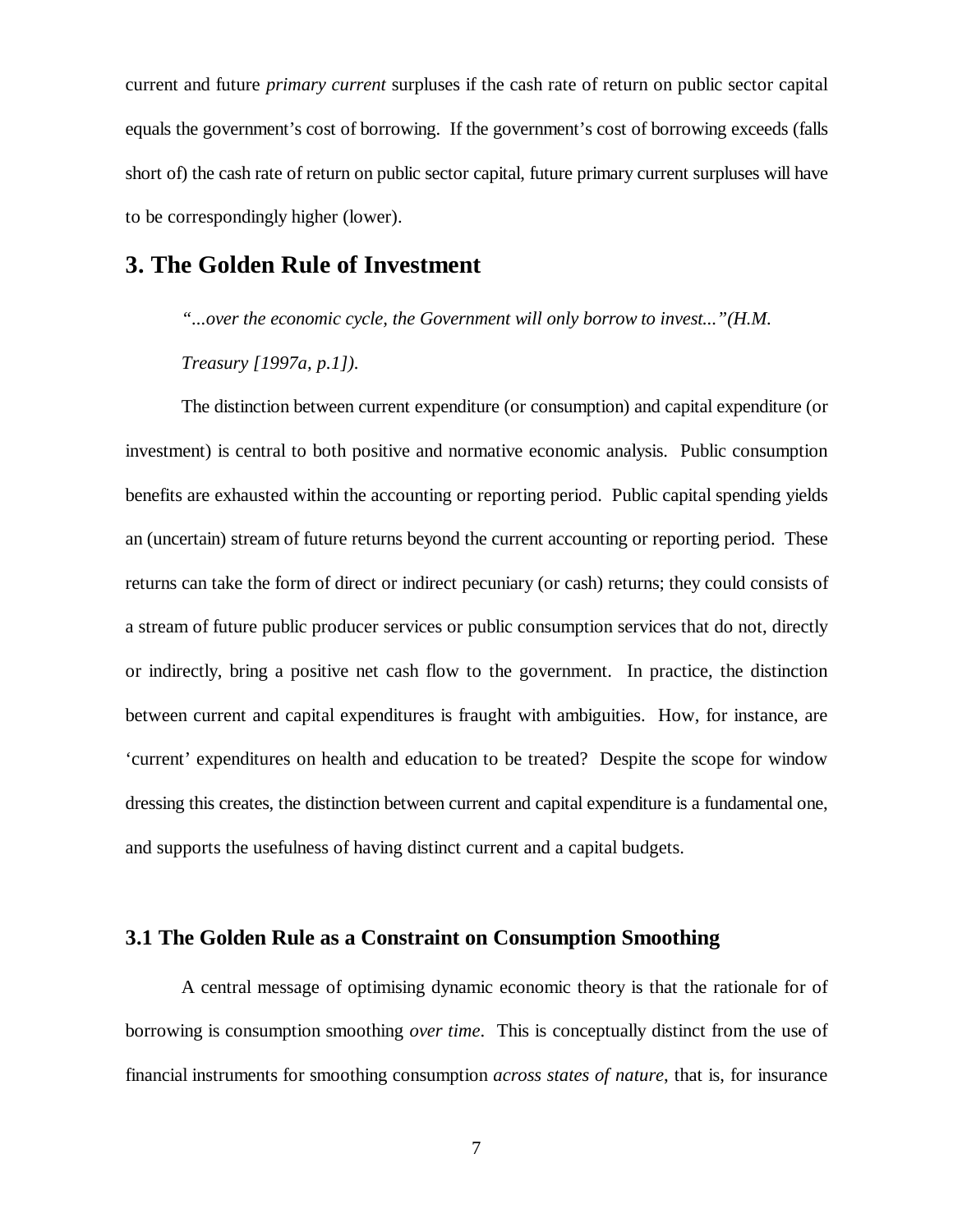purposes, as the latter does not, in principle, require any *net* borrowing or lending. In practice, of course, trades over time and trades across states of nature are frequently bundled in a single, compound financial instrument.

Ultimately, all loans are consumption loans. One borrows (or runs down financial assets) when current income is below permanent income; one repays debt (or accumulates financial assets) when permanent income exceeds current income<sup>6.</sup> This applies to households and to their agents, the enterprises they own. It also applies to the government, which, from a normative point of view, is to be viewed as an agent of the household sector.

Government borrowing should facilitate private and public consumption smoothing. Government borrowing, and the use of the government's tax-transfer instrumentarium may permit liquidity-constrained households and firms to borrow on better terms than are available in the market. This is the rationale for counter-cyclical, Keynesian, deficit policies, as implemented through the automatic fiscal stabilisers and, at times, through discretionary fiscal measures to

$$
d\mathbf{k} = y - c
$$

where  $y = ra + w$  is current disposable income. Human wealth, *h* is defined as

$$
h(t) \equiv \int_t^{\infty} e^{-\int_t^s r(u) du} w(s) ds
$$

and the long real rate of interest,  $r<sub>L</sub>$ , is defined as

$$
r_L(t) \equiv \left(\int_t^\infty e^{-\int_t^s r(u) du} ds\right)^{-1}
$$

Permanent income, *yp* , is defined as

$$
y_p(t) \equiv r_L(t)[a(t) + h(t)]
$$

$$
d\mathbf{k} = y - y_p
$$

<sup>6</sup> Let *a* denote real financial wealth, *w* real non-asset income, *r* the short real interest rate and *c* consumption. It follows that net borrowing,  $-\alpha$ , is given by

The simplest example of consumption smoothing is where consumption equals permanent income,  $c = y_p$ . This will *e.g.* be the case for a representative, infinite-lived competitive consumer with a time-additive objective functional defined over consumption sequences and a constant pure rate of time preference, whose intertemporal elasticity of substitution is zero. In that case.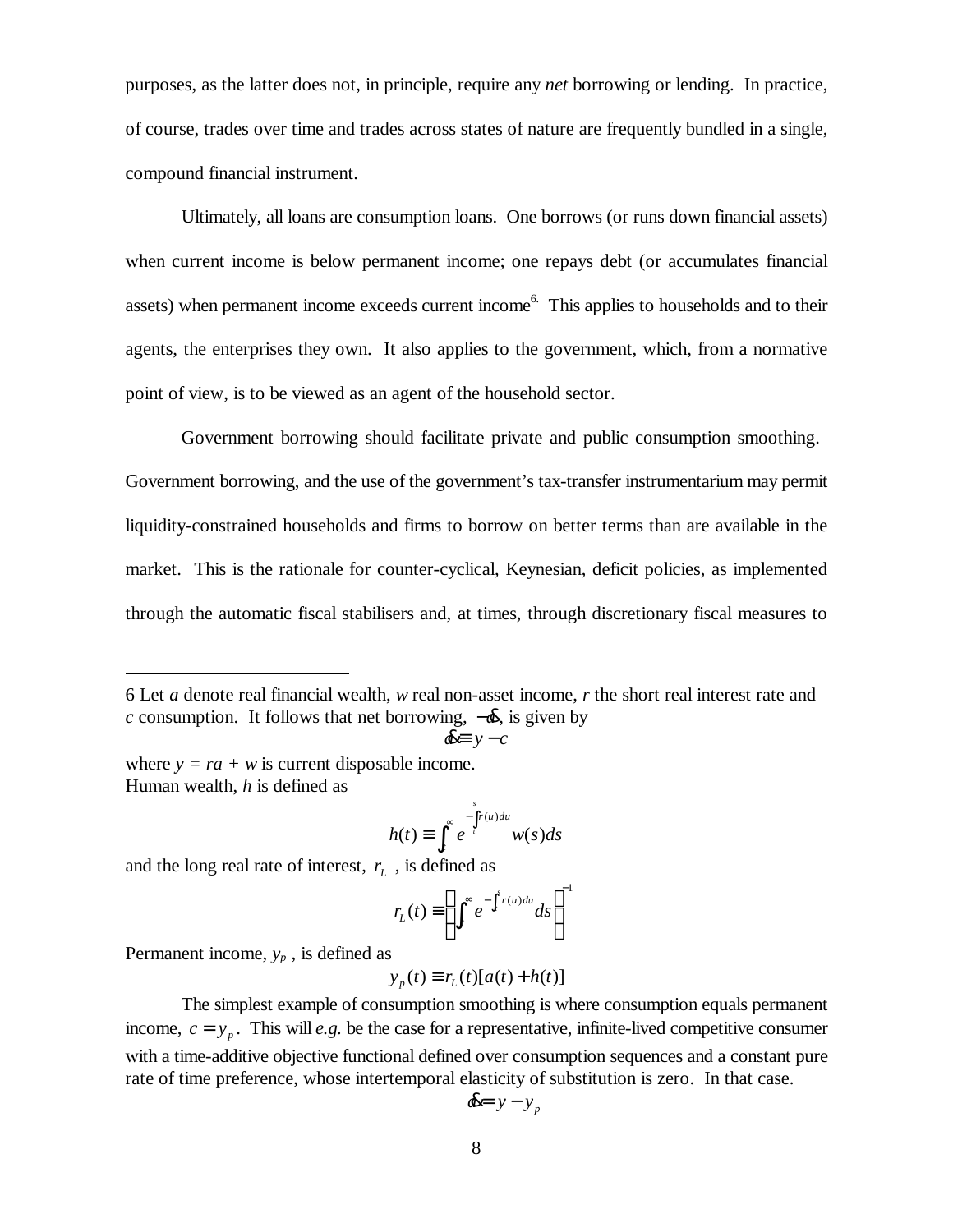boost or curtail government borrowing. The three Treasury documents all recognise the countercyclical role of government budget deficits. It could, however, be interpreted more broadly, by recognising a role for government borrowing and lending not just during the conventional business cycle, but in response to any shocks causing a gap between permanent and current government income.

The neoclassical 'tax smoothing' argument for unbalancing the government deficit also has consumption smoothing as its ultimate rationale. This argument for unbalanced budgets applies even when private agents operate in perfect financial markets and there is no reason for the government to borrow 'on behalf of' liquidity-constrained private agents. By smoothing distortionary taxes over time, the excess burden of taxation is minimised and private and public consumption smoothing are facilitated.

Government borrowing means postponing either taxes or public spending cuts. This tends to redistribute resources among generations from the young to the old and from generations currently alive to generations yet to be born. Thus consumption smoothing across generations can be facilitated, although it has to be put in the context of all the government's policies affecting intergenerational distribution (see Buiter [1997b]). The time horizon for this kind of consumption smoothing can of course be much longer than the 'economic cycle' referred to in the Treasury documents.

Businesses and households invest to enhance consumption smoothing by transferring real resources over time. Household investment (in housing and consumer durables) tends to yield its return directly in a future flow of consumer services (the imputed rental of owner-occupied housing and the service flow from the stock of consumer durables). Businesses invest in anticipation of future pecuniary or cash returns. If the investment is successful, the cash return on the investment exceeds the firm's cost of capital. The returns ultimately accrue to households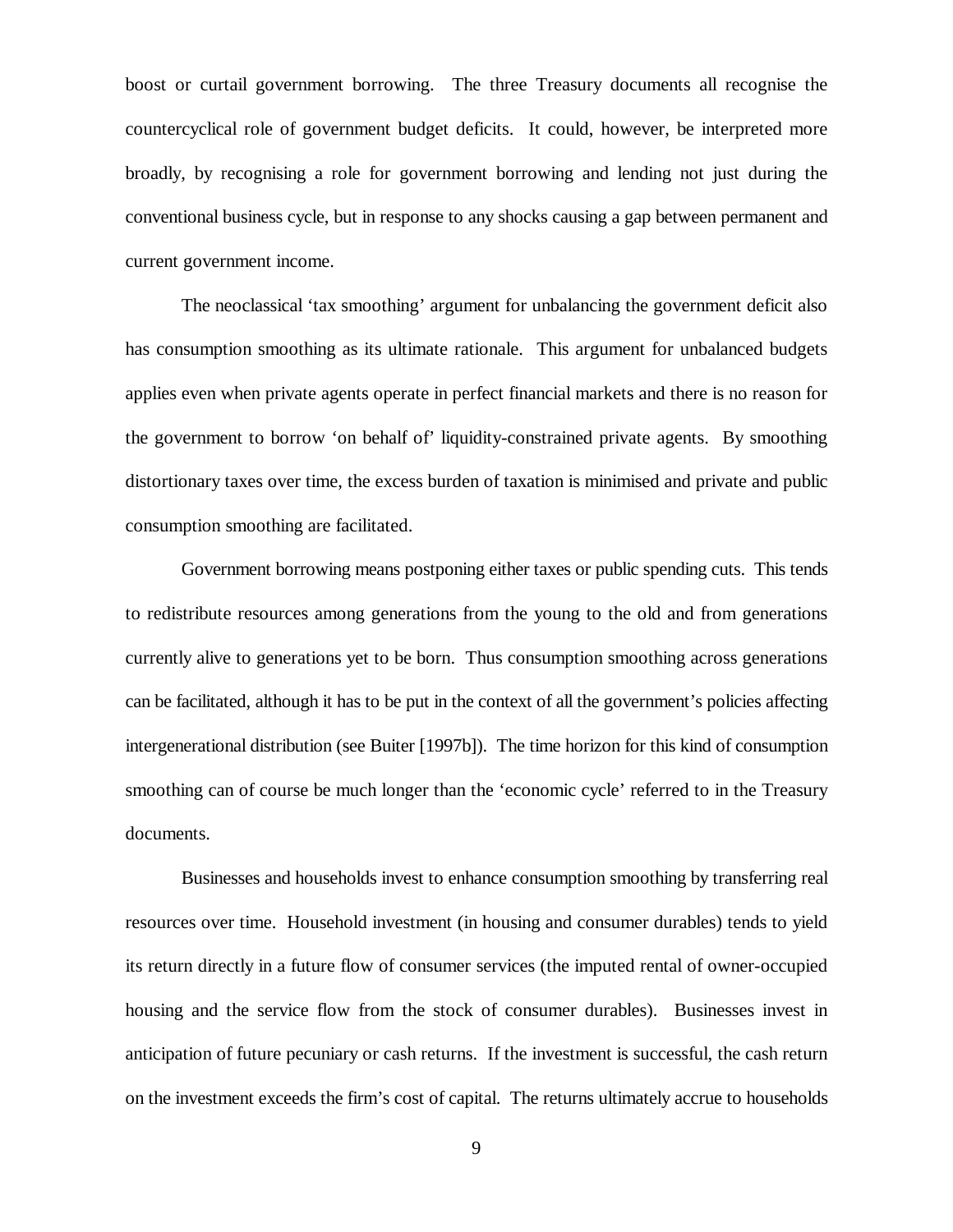(the owners of the firms) and thus enhance their scope for consumption smoothing.

Government investment is undertaken in anticipation of future social returns, that may or may not take the form of a stream of cash payments. When the social rate of return exceeds the social opportunity cost of government funds (the government's analogue of the firm's cost of capital), the investment is worth undertaking. The social opportunity cost includes the cost of using distortionary future taxes to service any debt incurred to finance the investment.

Some public investment may yield *direct* cash returns in excess of the government's cost of borrowing. Toll roads are an example. *Indirect* cash returns accrue to a public investment project if the project augments the tax base and higher tax revenues are generated with an unchanged set of tax instruments and an unchanged rate structure. User fees and charges for the private use of public infrastructure may or may not cover, in present value terms, the cost of the infrastructure investment. Indeed there are public sector capital services for which it would be inefficient to charge user fees that cover the full cost of the project, because the public projects are subject to increasing returns to scale. Commuter transport services are an example. Covering the social cost of capital through user fees would result in a lower social rate of return (through increased congestion etc.).

The government also invests in public consumer durables, such as parks, museums, and public broadcasting, for which it may be inefficient to recover the full cost through user fees, either because the consumption of these services is non-rival (up to the point where congestion sets in) or because it is non-excludable. Some public sector investment projects may yield a negative cash flow throughout the life of the projects. This does not mean that one should not borrow to finance such projects. What it means is that future taxes have to be raised, or future transfer payments and future public consumption expenditure have to be cut, by an amount equal, in present value terms, to the initial cost of the investment minus the present value of any future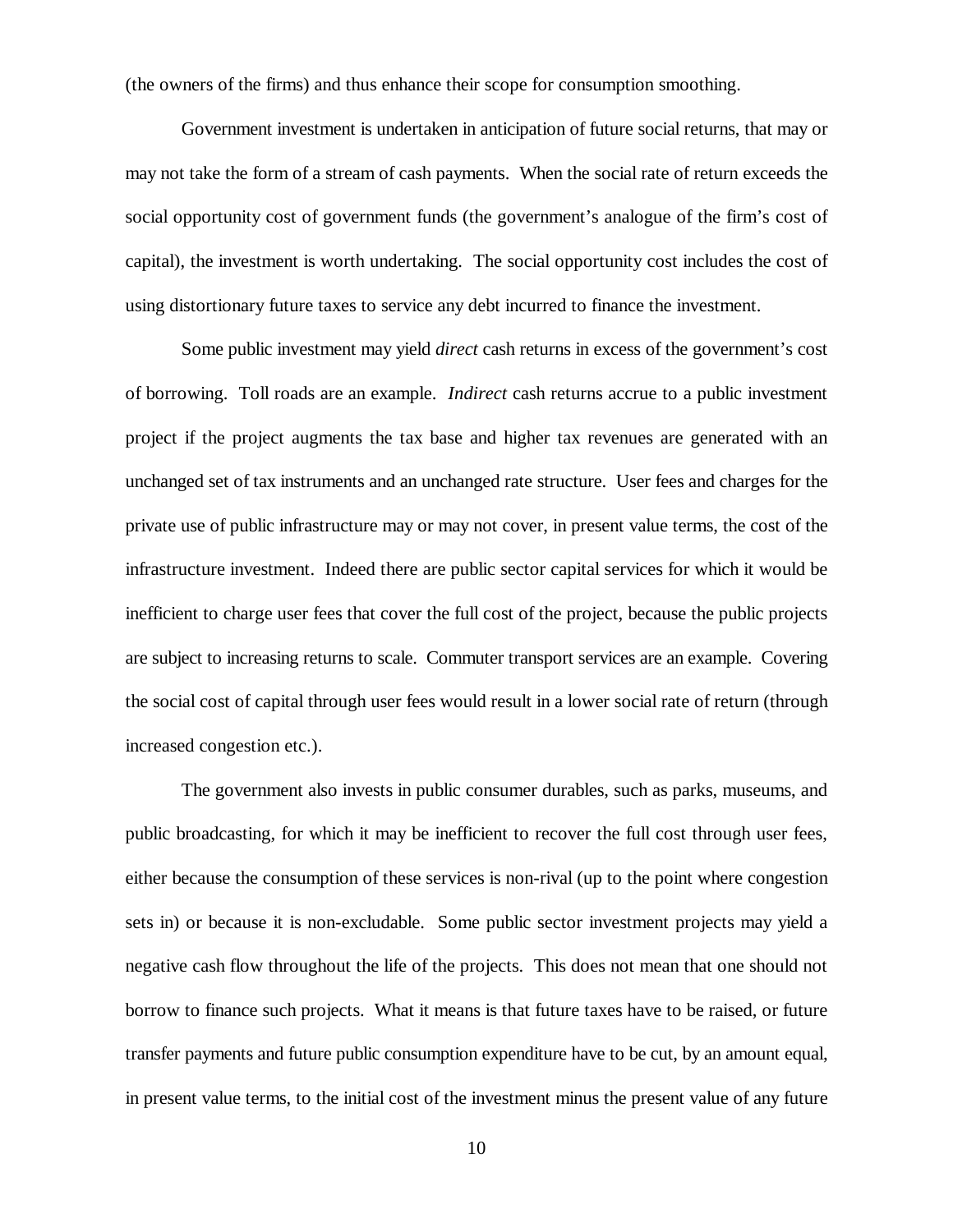net cash flows generated by the project.

The preceding argument for the flexible use of public borrowing and lending to facilitate consumption smoothing in response to exogenous shocks, assumes that the private sector consists of rational, intertemporally optimising agents who respond to fundamentals only. Instead, the private sector could itself be the source of shocks. An example would be rational (or irrational) asset market bubbles and associated excessive swings in private consumption and investment. Fiscal policy could be used to smooth private spending in this case too. Again, a golden rule constraint may prevent the fiscal authorities from acting appropriately, thus throwing too much of the burden of stabilising the economy onto monetary policy.7borrowing to facilitate

From the point of view of government solvency and the sustainability of the fiscal-financial programme (equations (2) or (5)), if the gross cash rate of return were to equal zero, public sector investment is just like public sector consumption. As indicated earlier, it is not hard to think of (socially useful) projects, for which the gross cash rate of return is negative.

Thus it is not necessarily *prudent* for the government to borrow to finance investment<sup>8,</sup> since public sector capital formation may rationally be undertaken without any expectation of future cash returns that are at least equal to the cost of financing the investment. Of course, with risky returns to investment, even private investment projects may fail, *ex-post*, to realise a rate of return at least equal to the private cost of capital*. Ex-ante*, however, a private investment project will be expected to have positive net present discounted value. It is intended, to cover the cost of capital. The public sector, like the private sector, is subject to risk, and may fail to generate the cash returns on its investments that were anticipated when the investment was undertaken.

<sup>7</sup> I am indebted to an anonymous referee for making this point.

<sup>8</sup> Of course, the Code for Fiscal Stability only sets an upper bound on the amount the government can borrow. Investment can be, but does not need to be, financed by borrowing.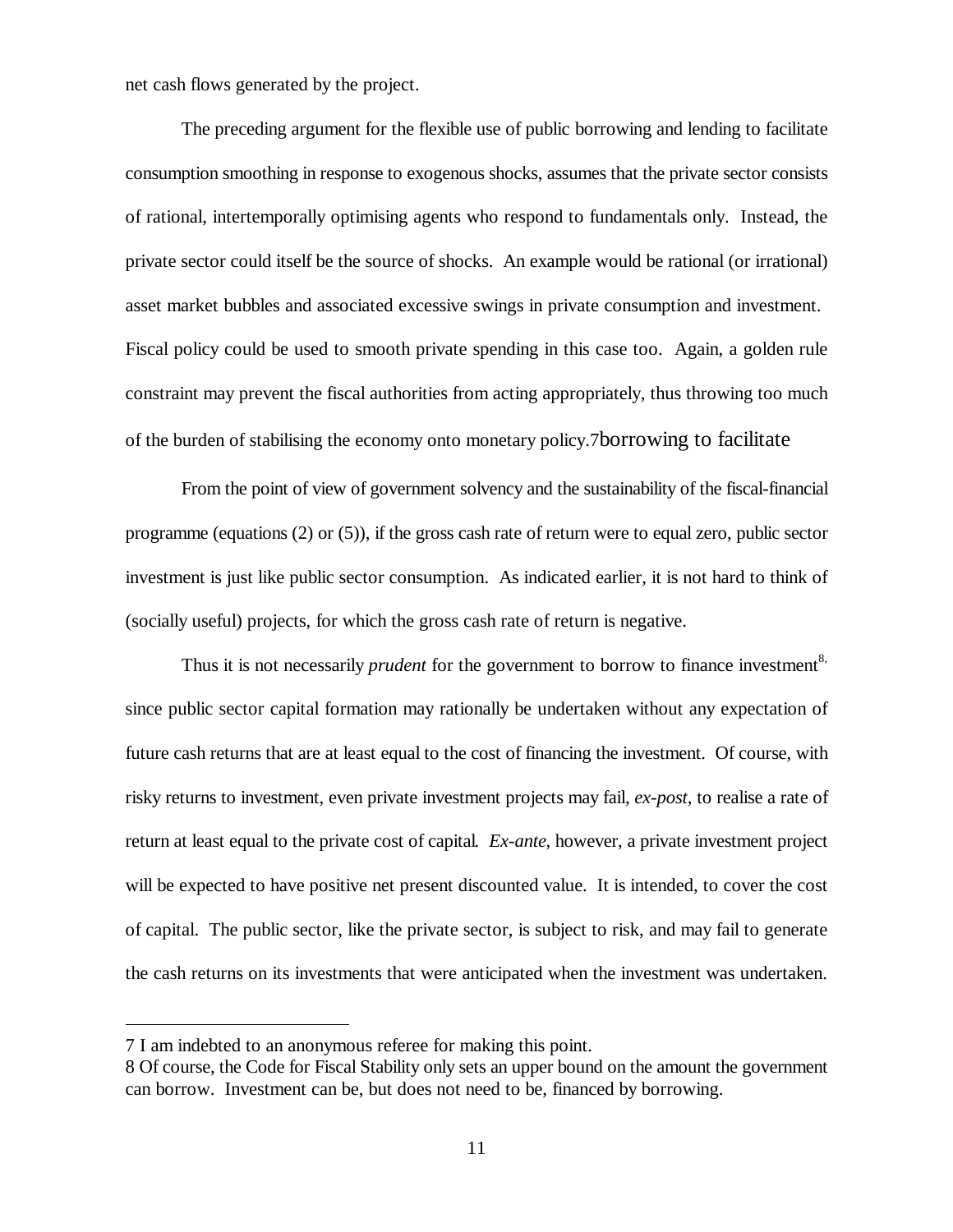In addition, there are occasions when the government invests in full knowledge of the fact that the investment will never pay in financial terms. This will happen when the returns either are nonpecuniary or pecuniary but non-rival and/or non-appropriable by the government. In that case future current primary surpluses will have to be generated to meet the excess of the cost of the investment over the present discounted value of the future cash flows it generates, directly or indirectly, for the government.

Thus, while one problem with the golden rule is that it could become a binding constraint on a socially optimal public sector investment programme, resulting in a suboptimal volume of public sector investment, another potential problem is that its mechanical application (-borrowing for investment is prudent-) could lead to excessive borrowing and public sector capital formation.

The belief that borrowing (over the cycle) to finance consumption is imprudent while borrowing to finance investment is prudent, rests on the *observation* that the act of consuming does not add to the consumer's capacity to service debt and on the *assumption* that the act of investing does add (or is expected to add) to the investor's capacity to service debt. The assumption is not necessarily correct for the public sector. The observation about consumption is correct (ignoring efficiency wage arguments for consumers near subsistence). The assumption about investment is not necessarily correct, since, as argued earlier, the returns to the investment may not enhance the borrower's capacity to service debt. Even where it does, capacity to pay and willingness to pay are not the same thing. Developments that enhance an individual's or a government's ability to service debt may actually reduce the likelihood that the debt will be serviced on the terms of the original debt contract.<sup>9</sup>

<sup>9</sup> In an international context, a country that borrows overseas in order to enhance the flexibility of its domestic production structure, may reduce its susceptibility tot external sanctions. This may reduce the likelihood of the external debt being honoured in full.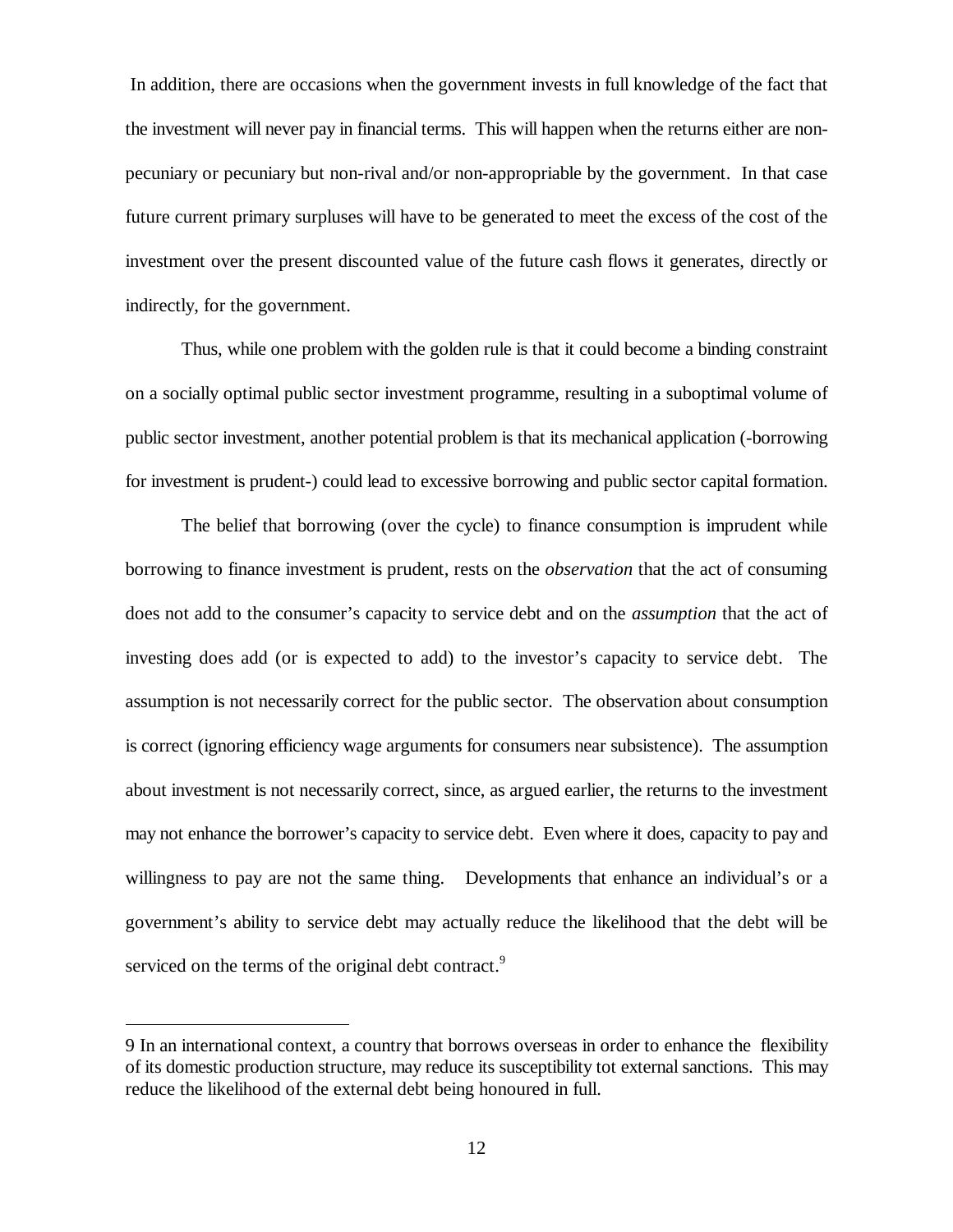#### **3.2. The Golden Rule and Intergenerational Fairness**

The Treasury documents claim that "*...worthwhile capital spending by government provides benefits for both current and future generations."* and that "*By aiming to match over time the costs and benefits of public expenditure, the golden rule is consistent with the principle of fairness between generations."* (H.M. Treasury [1997b, p. 16]). The first quote is obviously correct. The validity of the second is debatable. Intergenerational fairness is defined ultimately in terms of the lifetime consumption of both public and private goods and services by current and future generations. The budget impacts on this in many ways.

First, the direct effect of the tax and transfer side of the budget (and of public sector borrowing) can be captured through the generational accounts, which show what each generation contributes, over its remaining lifetime, in present value terms to the government (see Auerbach and Kotlikoff [1987], Auerbach, Gokhale and Kotlikoff [1991] and Buiter [1997b]). One cannot excise a particular lump of government borrowing and investment and determine how it contributes to intergenerational fairness. It can only be assessed in the context of the complete generational accounts. A public sector investment project that appears to be intergenerationally unfair in isolation, may enhance the intergenerational fairness of the budget as a whole, because it compensated for other intergenerational unfairness elsewhere in the generational accounts.

Second, even the generational accounts provide only a partial (and possibly misleading) picture of the effect of the budget on the intergenerational distribution of private and public consumption. The public sector consumption programme (both non-durable public consumption and services and the consumer services derived from the public sector capital stock) is not included in the generational accounts. The intergenerational distribution of the tax burden may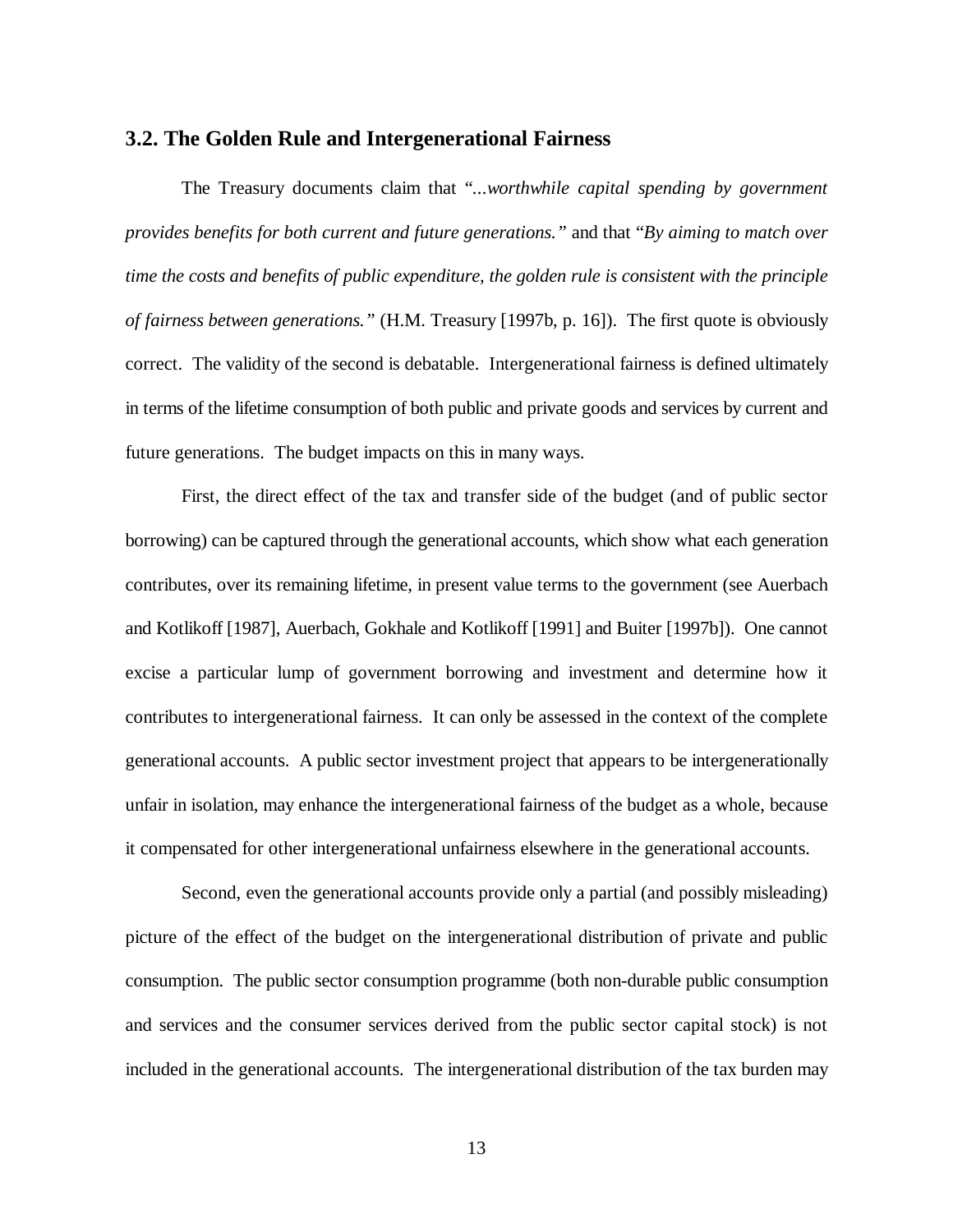be different from the intergenerational distribution of the public consumption benefits (see Buiter  $[1997b]$ .

Third, all items in the budget (taxes, transfer payments and public consumption and investment) affect the before-tax incomes of all generations through their effect on the demand for and supply of labour, on private saving behaviour and portfolio choice and on and private capital formation. These general equilibrium or incidence effects may counteract or re-enforce the direct effects of these measures (at given prices and quantities). The generational accounts do not capture these general equilibrium repercussions on intergenerational distribution (see Buiter [1997b]).

### **3.3. The Golden Rule and Intertemporal Allocative Efficiency**

*"The golden rule is also consistent with the principle of efficiency because it means that growth-enhancing public investment will not be sacrificed for current spending or lower taxation"(H.M. Treasury [1997b, p. 16])*.

The quote contains a non-sequitur.A public investment project should be undertaken if the social rate of return at least equals the social opportunity cost of the resources allocated to it. As stated earlier, the cost-benefit analysis should allow for the dead-weight losses associated with the possible future use of distortionary taxes if the cash returns on the investment are less, in present value terms, than the cost of the investment.

The criterion that the social rate of return should not be below the social opportunity cost of the project says nothing about the choice of financing for the investment project<sup>10</sup>. If the tax

<sup>10</sup> The emphasis on growth as a measure of returns is also rather unfortunate. It is not hard to visualise eminently worthwhile public investment projects that do nothing to raise the growth rate, or that may even lower it.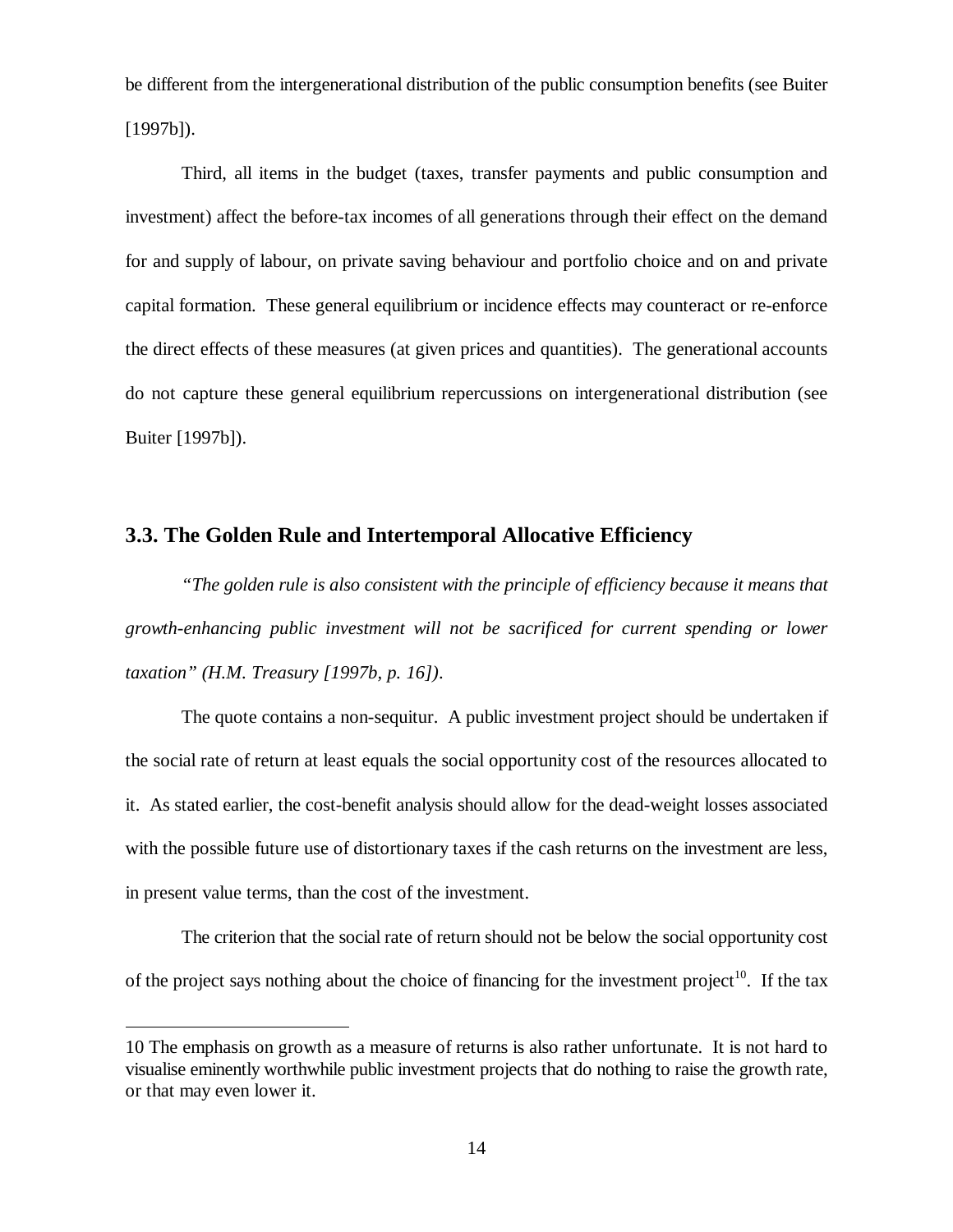bases are temporarily buoyant (the government's current income exceeds its permanent income), it may make sense to finance the investment out of current revenues. Again, the optimal borrowing strategy can only be determined by considering the totality of the government's spending programme and revenue raising capacity, now and in the future. Earmarking a particular financing mode for a particular outlay makes no sense as a general principle.

# **3.4. The Golden Rule and the Public Debt-GDP ratio**

The second strict fiscal rule the government proposes to adopt is that "*over the economic cycle, the Government will ensure the level of public debt as a proportion of national income is held at a stable and prudent level"* (H.M. Treasury, [1997a, p. 1]). This raises two issues. First, what is a prudent level of the public debt? Second, is a stable debt-GDP ratio (interpreted as a debt-GDP ratio that is constant over the cycle) consistent with the golden rule?

As I have argued on a number of occasions (see e.g. Buiter, Corsetti and Roubini [1993] and Buiter [1997a]), what constitutes a prudent (or more generally, a desirable) level of the debt-GDP ratio depends on many structural features of the economy and its international environment, and on the inherited initial conditions, or history. In the immediate aftermath of World War II, a debt-GDP ratio of 272 % could not be considered imprudent (the same holds presumably for the 288% figure registered in 1821 in the aftermath of the Napoleonic wars). Private saving propensities can make a public debt-GDP ratio of 60% prudent or unsustainable. The degree of financial development of the economy will affect the inflationary implications of general government borrowing from the central bank. Demographic developments are a key determinant of what is a safe public debt-GDP ratio as are the growth rate of productivity, the government's ability to raise tax rates and expand the tax base or to compress the share of public spending in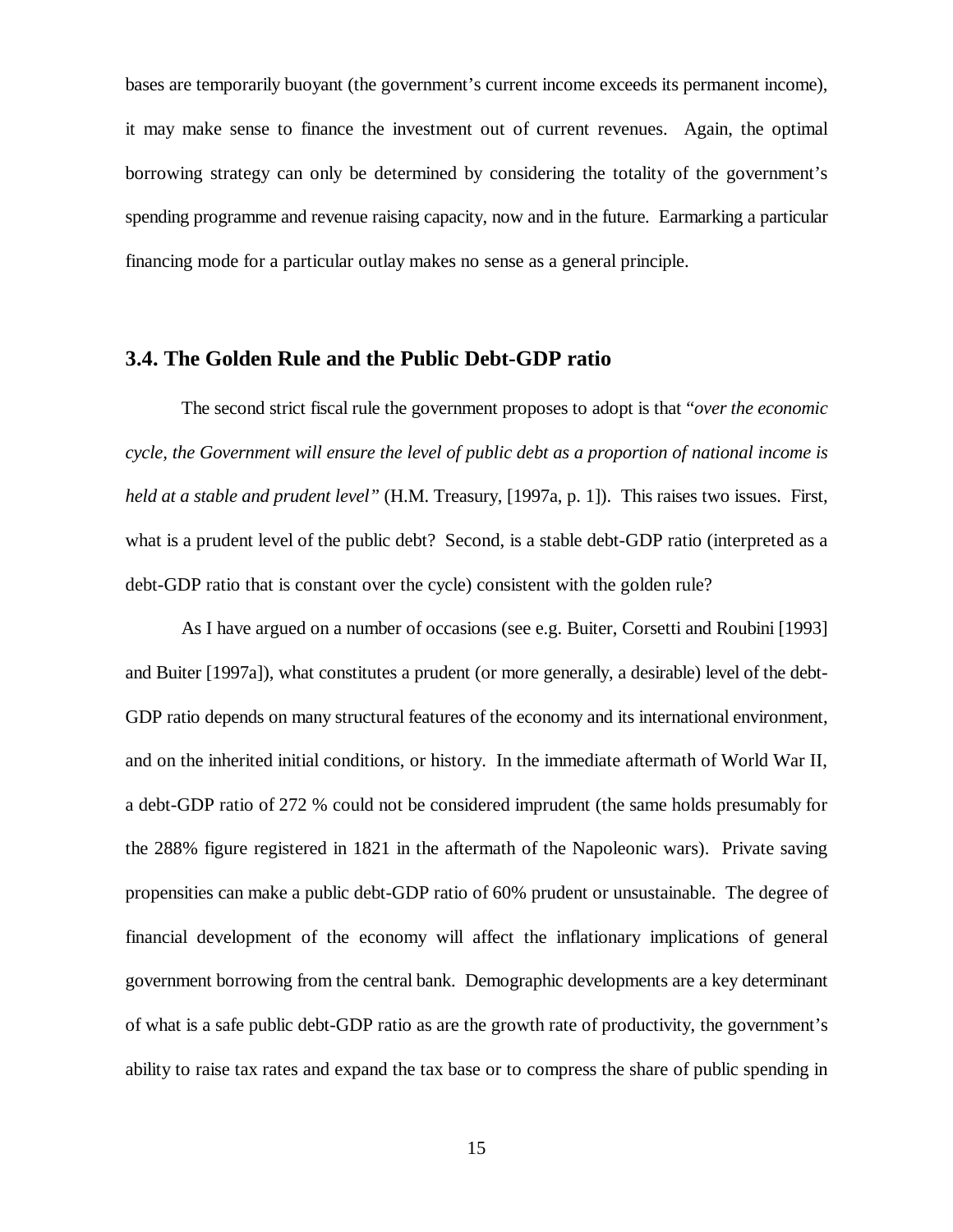GDP. A one-size-fits-all figure such as the 60% ceiling of the Maastricht Treaty makes no sense at all.

As regards the consistency of the golden rule with the achievement of a stable public debt ratio, it is convenient to proceed by assuming the cycle away completely. Real output is assumed to grow at the constant rate *n*.

The behaviour of the debt-GDP ratio is given by

$$
b^{\mathbf{g}} \equiv (r \cdot n)b + g^c + g^l \cdot \mathbf{q}k^s \cdot \mathbf{t}
$$
 (6)

or, letting  $d = \frac{B}{D}$ *P Y* ≡ & denote the public sector financial deficit as a fraction of GDP,

$$
b^2 \equiv d - (p + n)b \tag{7}
$$

If borrowing is constrained not to exceed *gross* investment (presumably against the spirit of the government's plans, since capital consumption is current expenditure),

$$
B^2 \le P G^1 \tag{8}
$$

or

$$
d \le g^{\,l} \tag{9}
$$

the debt-GDP ratio evolves as in (10)

$$
b^2 \mathbf{g}^l \cdot (\mathbf{p} + n)b \tag{10}
$$

Taxes, net of transfers, as a fraction of GDP are then given by

$$
\mathbf{t} \geq g^c - \mathbf{q} k^s + ib \tag{11}
$$

If, in addition to being constrained by the requirement that borrowing not exceed gross capital formation, the government is also up against an externally imposed ceiling on the general government financial deficit as a function of GDP ( $d \le d^M$ ), the bond-financed component of investment as a fraction of GDP could not exceed  $d^M$ . The Maastricht Treaty, which sets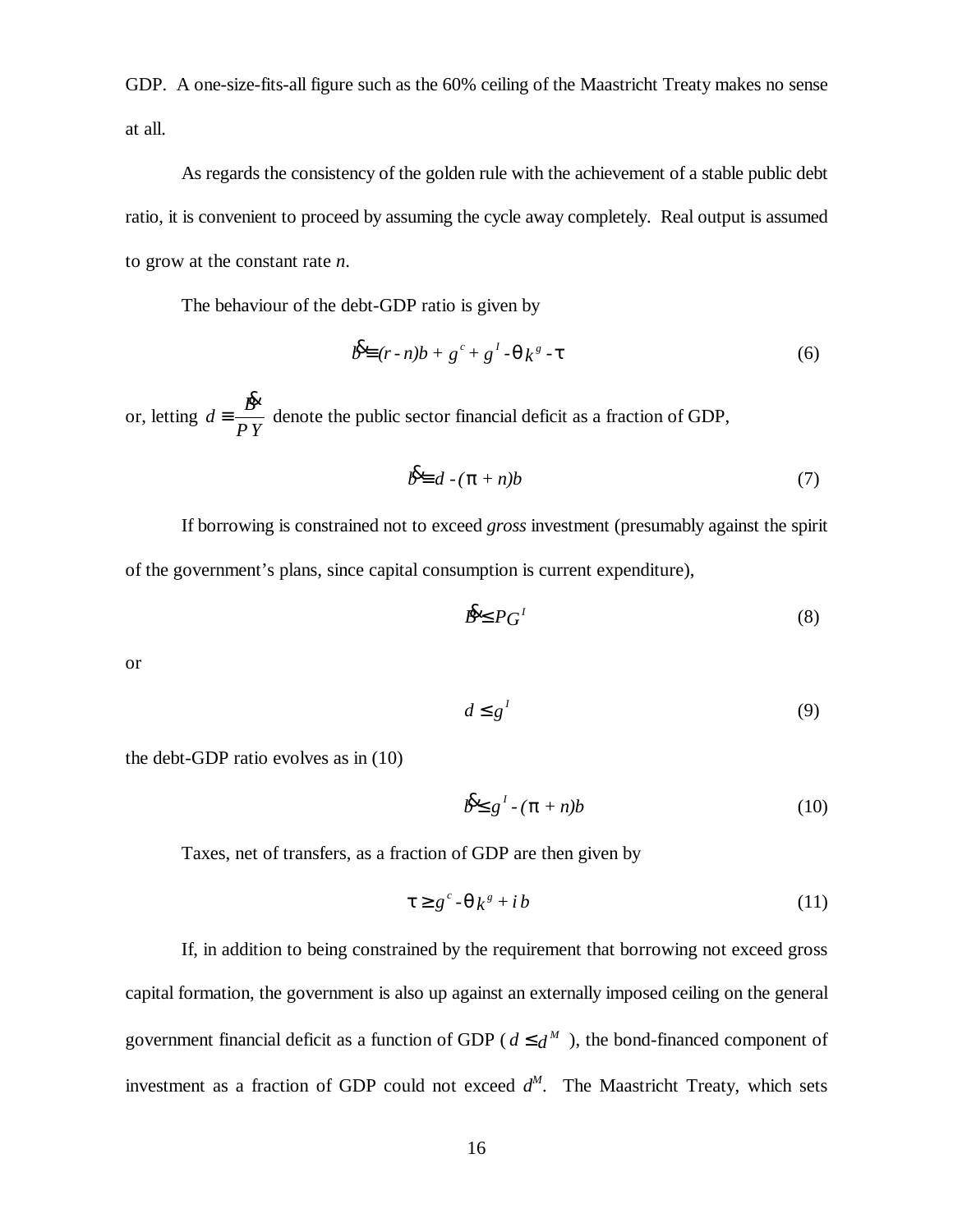$d^M = 0.03$ , would therefore constrain borrowing to finance government investment not to exceed 3 percent of GDP<sup>11.</sup> When both the golden rule and the Maastricht deficit criterion are in effect, government borrowing is constrained by (12):

$$
d \le \min\{g^I, d^M\} \tag{12}
$$

If borrowing is constrained not to exceed *net* investment (more in the spirit of the government's plans),

$$
\mathbf{B}^{\mathbf{g}} \leq P(\mathbf{G}^1 \cdot \mathbf{d}\mathbf{K}^G) \tag{13}
$$

or

 $\overline{a}$ 

$$
d \leq g^{\prime} \cdot \mathbf{c} \mathbf{k}^{G} \tag{14}
$$

the debt-GDP ratio evolves as in (15)

$$
b^2 \mathbf{I} \cdot \mathbf{d} k^s \cdot (\mathbf{p} + n)b \tag{15}
$$

while taxes, net of transfers, as a fraction of GDP are given by

$$
\mathbf{t} \geq g^c + (\mathbf{d} \cdot \mathbf{q}) k^s + ib \tag{16}
$$

Equations (11) and (16) bring out the fact that, *cet. par*., lower cash returns on the public sector capital stock imply a higher tax burden (or lower public consumption spending), as does a higher debt-GDP ratio.

Gross general government debt in the UK was 54.5 percent of annual GDP at the end of march 1997. The net general government debt-GDP ratio was about 10 percentage points lower. The growth rate of nominal GDP in 1997 was about 6.0 percent. If the investment-GDP ratio exceeds (is below) 2.7 percent (for gross investment if (10) applies, for net investment if (15)

<sup>11</sup> Of course, the Maastricht criteria, or the restrictions of the Stability and Growth Pact, do not impose any restrictions on government investment itself. By restricting the financing options for public sector investment, they are, however, likely to depress the volume of public sector capital formation.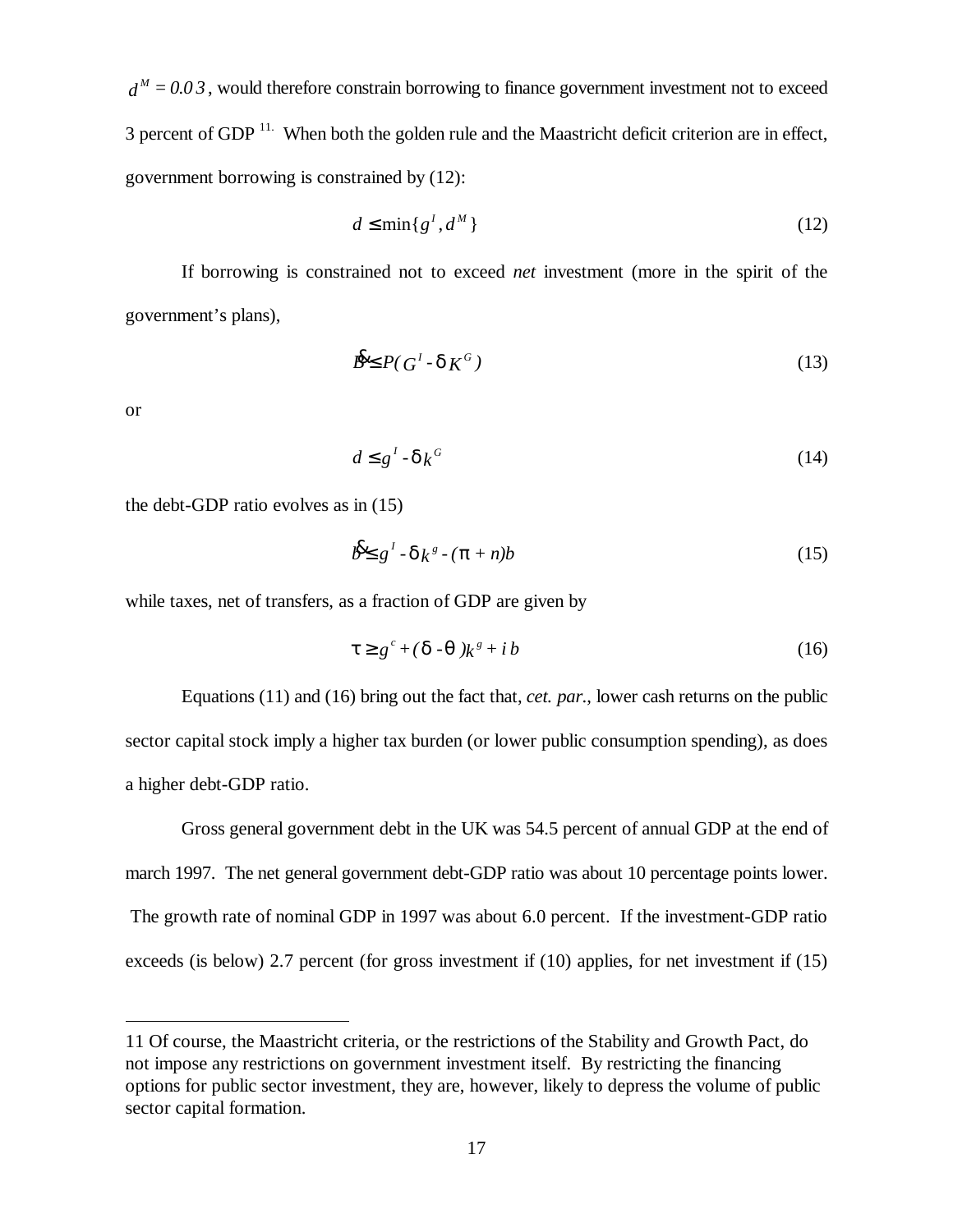applies), the debt-GDP ratio will be rising (falling), if all investment is financed by borrowing (equations (10) and (15) hold with equality).

Unless the share of government investment in GDP happens to equal the product of the growth rate of nominal GDP and the outstanding debt-GDP ratio, the golden rule (holding strictly, that is, as an equality) will be inconsistent with a constant debt-GDP ratio. It is to be hoped that the references, in the Treasury documents, to a stable public debt-GDP ratio are not intended to mean a debt-GDP ratio that is constant (or constant over the cycle), at its historical value at the moment the golden rule is adopted. That inherited value is arbitrary, a historical accident. While it will inevitably influence and constrain current and future government actions, it has no normative significance and should not serve as a target.

When the Maastricht deficit constraint is not binding under the gross version of the golden rule, holding strictly, (and is therefore also non-binding under the net version, holding strictly),  $(d < d^M)$ , the gross investment version of the golden rule  $(d \leq g^I)$  permits a larger amount of borrowing than the net investment version of the golden rule ( $d \leq g^l \cdot d k^s$ ).

When the Maastricht deficit constraint is binding under the net version of the golden rule, holding strictly, (and therefore also under the gross version, holding strictly), the gross investment version of the golden rule ( $g^1 > d^M$ ) implies that the excess of gross investment over the Maastricht deficit ceiling will have to be financed through higher current revenues or lower public spending. In this case, under the net version of the golden rule ( $g^I > d^M + \mathbf{d} k^s$ ), the excess of net investment over the Maastricht deficit ceiling also will have to be financed out of higher primary surpluses. The 'current balance' under the gross investment version of the golden rule exceeds the 'current balance' under the net investment version of the golden rule by the amount of capital depreciation (compare equations (11) and (16)). The implications for taxes, current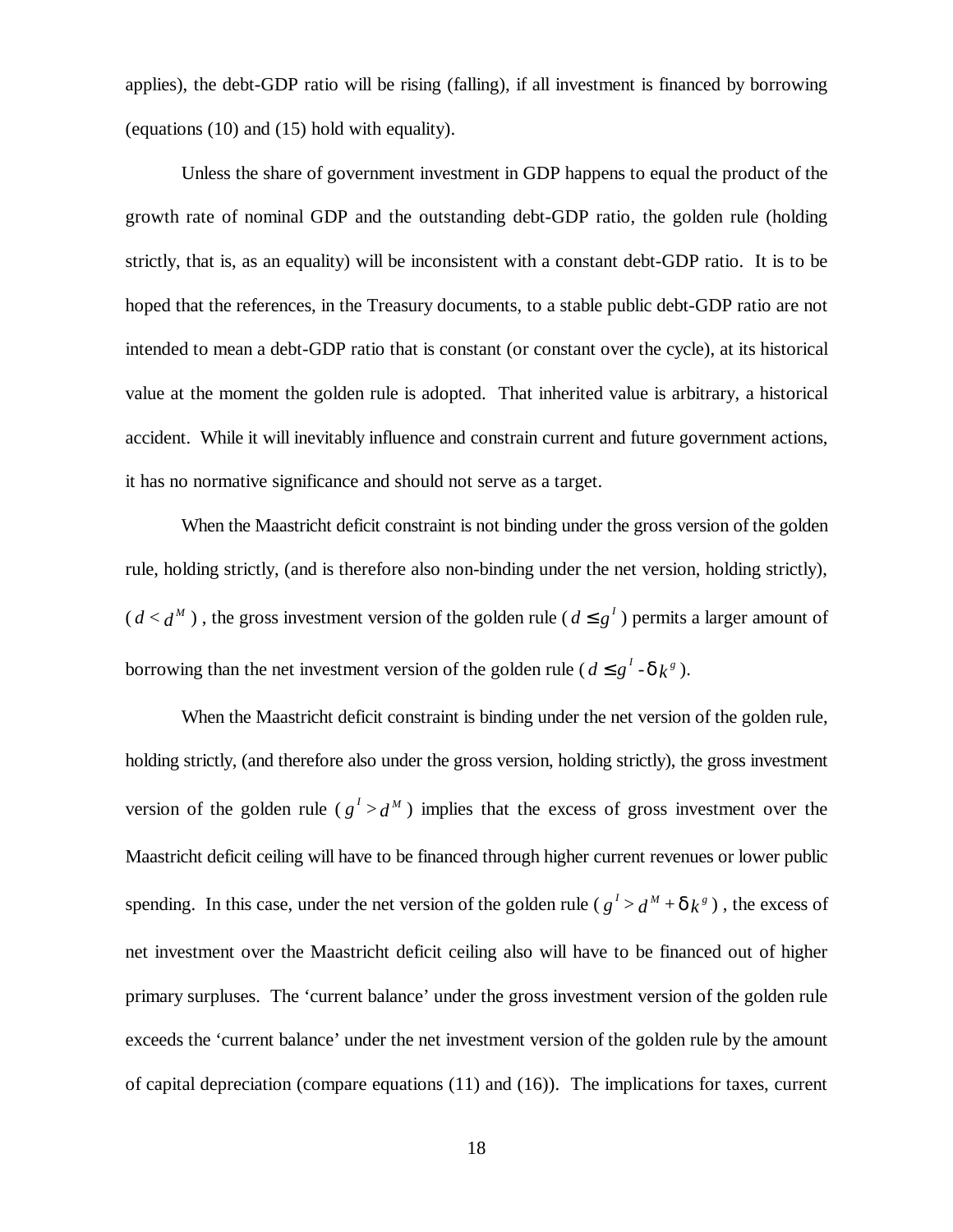spending, investment (gross and net) and borrowing are therefore the same when the Maastricht deficit ceiling binds under the net investment version of the golden rule as when it binds under the gross investment version.

When the Maastricht deficit ceiling binds under the gross investment version of the golden rule, holding strictly, but not under the net investment version, holding strictly, that is  $(d^M < g^I < d^M + d k^s)$ , a smaller amount of borrowing is permitted under the net investment version.

Note that

is

 $\overline{a}$ 

$$
{}_{k} \mathbf{\&} \equiv g^{l} \cdot (\mathbf{d} + n) k^{s} \tag{17}
$$

Consider the case where all investment (gross or net, depending on which version of the golden rule applies) is financed by borrowing. For a given real growth rate, *n*, inflation rate, *p*, depreciation rate,  $\boldsymbol{d}$  and share of gross government investment in GDP,  $g^I$ , the system describing the behaviour of the public debt-GDP ratio and the public sector capital-GDP ratio (equations (10), holding with equality and (17), or equations (15), holding with equality, and (17) is stable.<sup>12.</sup>

The steady-state public sector capital-GDP ratio,  $\overline{k}^s$ , is given by (18) under either the gross or the net version of the golden rule.

$$
\overline{k}^s = \frac{\overline{s}^t}{\overline{n} + \overline{\mathbf{d}}}
$$
 (18)

If government borrowing equals gross investment, the steady-state debt-GDP ratio,  $\overline{b}$ ,

$$
\bar{b} = \frac{\bar{g}}{\bar{p} + \bar{n}} \tag{19}
$$

<sup>12</sup> We also require  $p + n$  and  $d + n$  to be positive.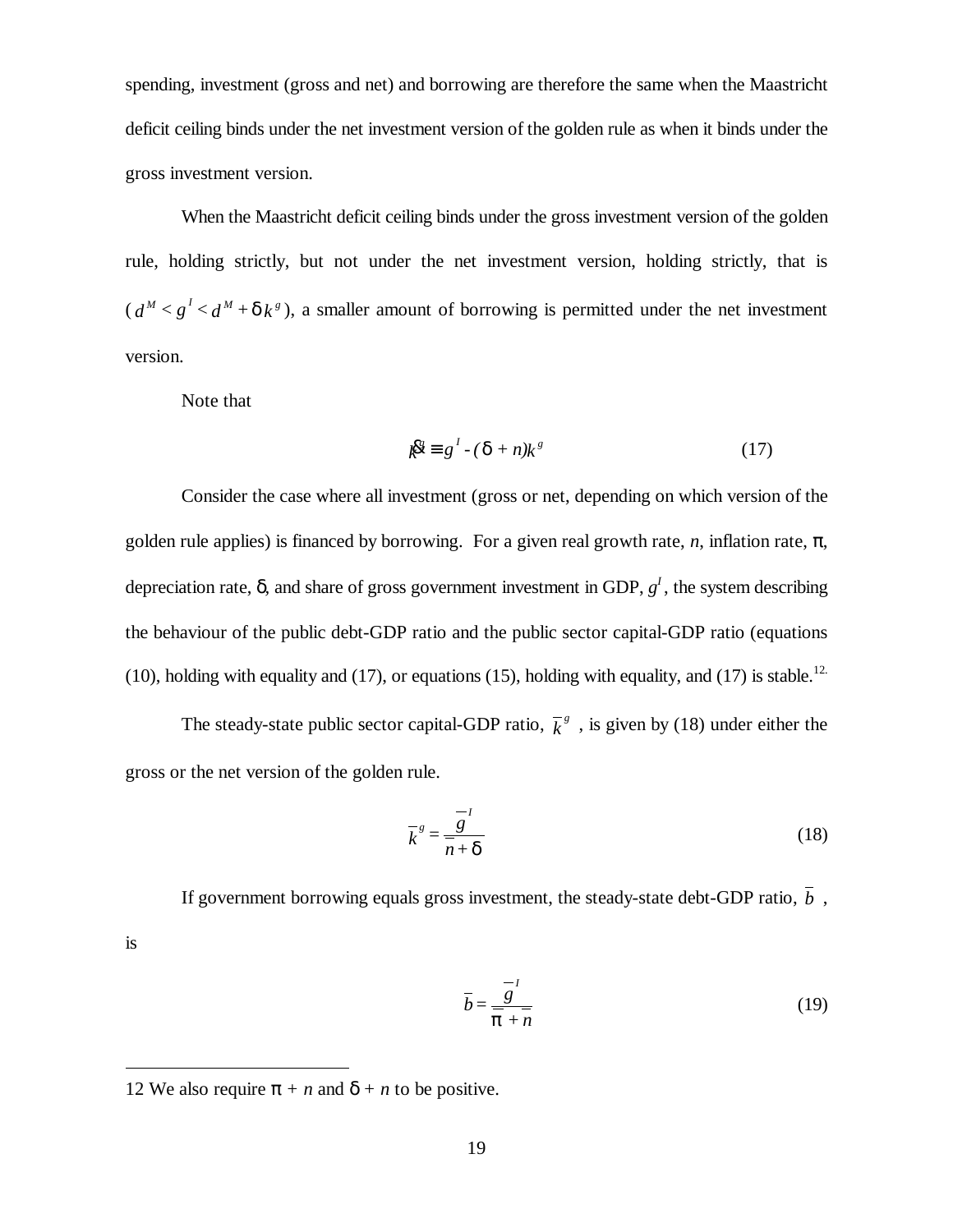If government borrowing equals net investment, the steady-state debt-GDP ratio is

$$
\bar{b} = \frac{\overline{g}^{\prime} - \overline{\mathbf{d}} \overline{k}^{s}}{\overline{\mathbf{p}} + \overline{n}} = \frac{\left(\frac{\overline{n}}{\overline{n} + \mathbf{d}}\right) \overline{s}^{\prime}}{\overline{\mathbf{p}} + \overline{n}}
$$
(20)

Consider the case where the long-run growth rate of nominal GDP is 5 percent per annum (the sum of the UK government's inflation target of 2.5 percent per annum and a reasonable estimate of the trend growth rate of real GDP in the UK). Assume also that the annual depreciation rate of general government capital is 5 percent (implying a half-life of 14 years). Then, under the gross investment version of the golden rule, the Maastricht general government debt ceiling of 60 percent of annual GDP ( $b \leq b^M = 0.60$ ), applied to *net* public debt, would be satisfied only if the general government's gross investment-GDP ratio were less than or equal to 3 percent in steady state. Under the net investment version of the golden rule, general government gross investment could not exceed 9 percent of GDP in steady state. This assumes, of course, that all investment is financed by borrowing.

In fact, the Maastricht criteria are set in terms of *gross* general government debt (for reasons known only to the authors of the Treaty, and possibly not even to them). As was noted earlier, in the UK the gross debt of the general government is about ten percentage points of GDP higher than the net debt. If this relationship between gross and net debt-GDP ratios were to continue, the ceiling on the net debt-GDP ratio would be about 50 percent. With a growth rate of nominal GDP of 5 percent per annum, general government gross investment could not exceed 2.5 percent of GDP under the gross investment version of the golden rule. Under the net investment version of the golden rule, general government gross investment could not exceed 7.5 percent of GDP in steady state  $13$  Again, it is assumed that all investment is financed by

<sup>13</sup> Gross fixed capital formation by the central government and local authorities in the UK fell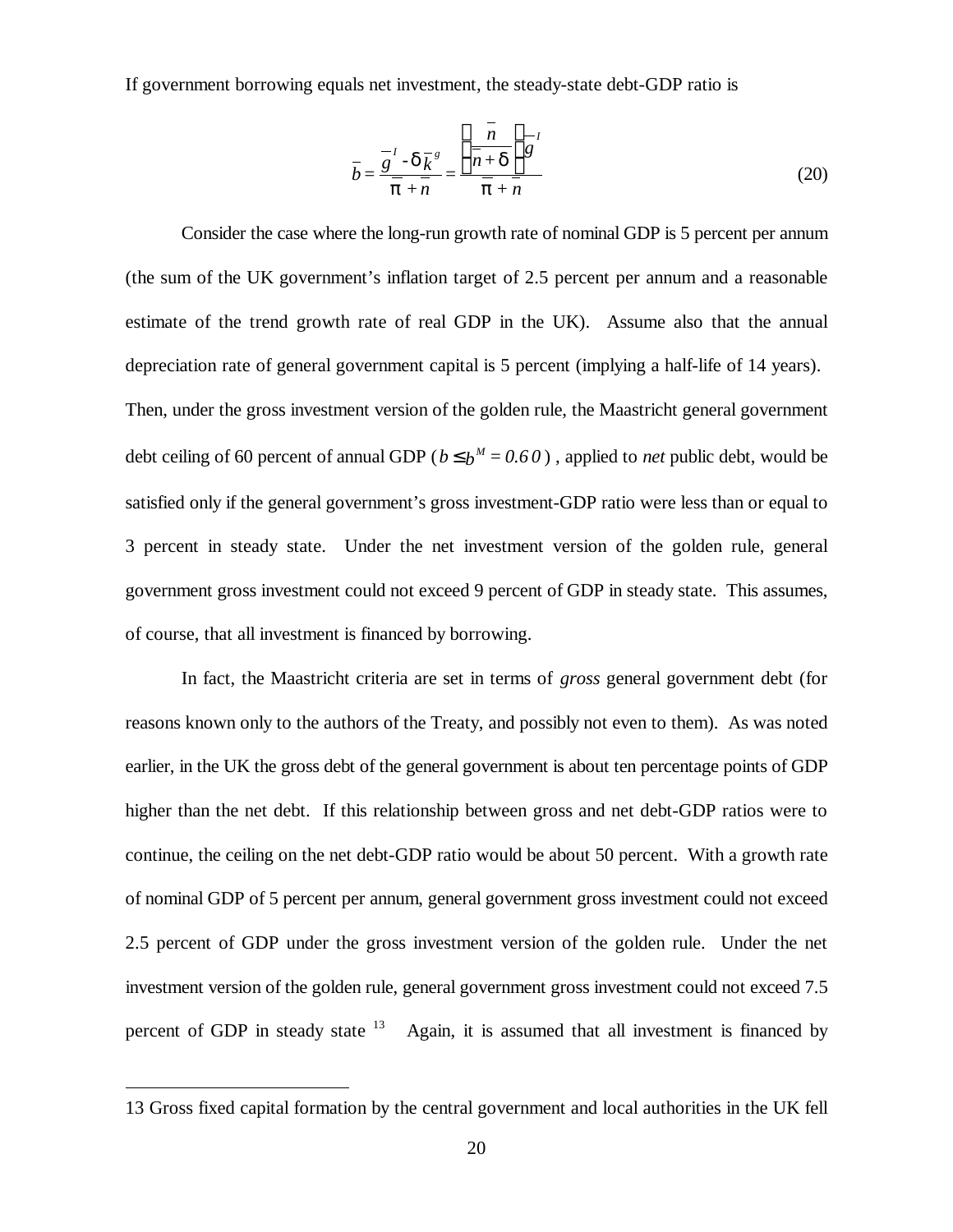borrowing.

 $\overline{a}$ 

If the Maastricht deficit constraint is binding (and all investment is financed by borrowing), steady state gross investment as a fraction of GDP under the *gross* version of the golden rule is (trivially) given by

$$
\frac{-i}{g} = \overline{d} = d^M \tag{21}
$$

If the Maastricht deficit constraint is binding (and all investment is financed by borrowing), steady state gross investment as a fraction of GDP under the *net* version of the golden rule is, from  $(15)$  and  $(18)$ , given by

$$
g^{-1} = \left(\frac{\bar{n} + d}{\bar{n}}\right) \bar{d} = \left(\frac{\bar{n} + d}{\bar{n}}\right) d^M
$$
 (22)

Using the earlier numerical values ( $d^M = 0.030$ ;  $n = 0.025$  a n d  $d = 0.050$ ), this would constraint government gross investment not to exceed nine percent of GDP  $<sup>14</sup>$  in steady state.</sup>

## **3.5 The Golden Rule as Political Economy and the Role of the Policy Adviser**

The political economy argument for the golden rule is that it is a desirable, nay essential, straight-jacket that the polity, in a one-off against public profligacy. In the absence of this constraint, public sector consumption spending (and public sector transfers and subsidies to favoured sectional interests) would be higher than optimal. The argument that there is likely to

14 Note that the GDP growth rate assumption and the inflation assumption are such as to allow both the debt ceiling and the deficit ceiling to bind in steady state. The nine percent of GDP figure assumes that gross public debt (which characterises the Maastricht debt ceiling

from 4.7% of GDP in 1975 to 1.4% of GDP in 1996 (source: Central Statistical Office, National Income and Expenditure, 1997). This decline cannot be accounted for by the privatisation of many nationalised industries since 1979, as these were never included in the general government sector. Part of the decline is due to the reduction is local authority housing construction, which accompanied the privatisation of much of the council housing stock since the 1980s.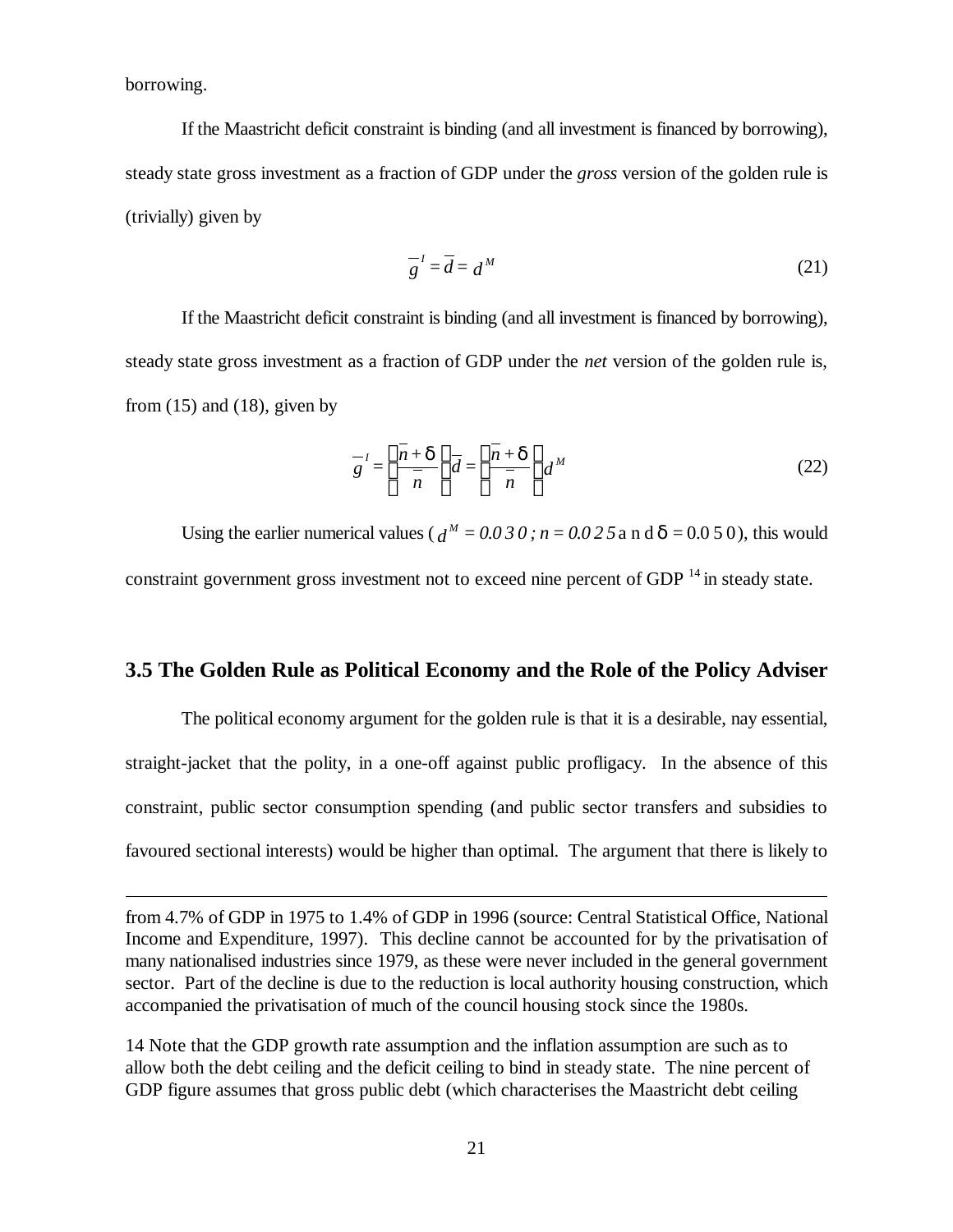be a tendency towards 'excessive' government deficits is, however, by no means straightforward. It is quite distinct from the argument that the public sector (as measured, say, by the size of the public sector consumption programme, or by total public spending, or by public sector employment) is likely to be suboptimally large. That kind of proposition is fairly easy to generate from the assumptions of an unequal distribution of pre-tax and transfer wealth, distortionary taxation and majoritarian and therefore redistributional decision making.

The argument that public deficits are likely to be too large must be an intertemporal argument. The poor, after all, are likely to vote for redistribution today *and* tomorrow. Myopia in its most extreme form, that is, a failure to recognise the intertemporal budget constraint of the government, can produce an excessive deficit bias. Without myopia, and with rational expectations, an excessive deficit bias requires the government to be more impatient than the private sector. There are at least two features of the political-economic mechanism that could produce such a bias. The first is that the government, although benevolent, is incapable of credible precommitment to a programme of spending, borrowing and distortionary taxation<sup>15</sup>. The second is that the political-economic mechanism produces a situation under which by postponing taxes, the tax burden is more likely to be shifted towards those who have a smaller weight in the partisan or sectional government's welfare function than in a textbook benevolent utilitarian or Rawlesian social welfare function. While there are models that generate this kind of outcome (war of attrition models with partisan governments (see Alesina and Drazen [1991]) or models with random election outcomes and partisan governments (see Alesina and Perotti [1995], Alesina and Rosenthal [1995] and Alesina and Roubini [1997]) are examples), these tend to suffer from the deficiency shared by most formal political economy models (a deficiency due

criterion) and net public debt (which corresponds to *d*) coincide.

<sup>15</sup> Lack of precommitment alone can produce either an excessive or an inadequate deficit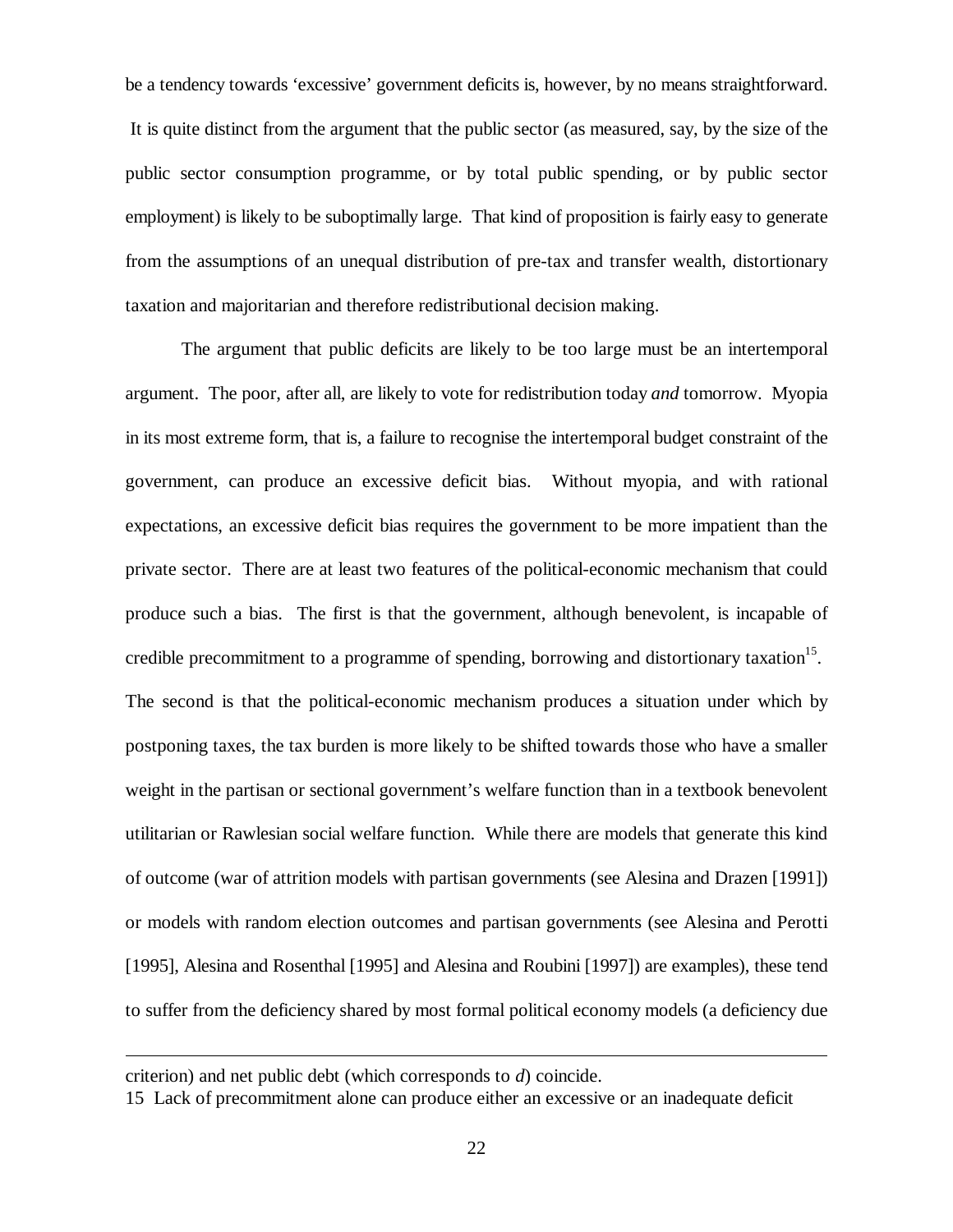to the inherent difficulty of putting together an interesting economic system and a recognisable political governance structure): simplistic or even naïve political games are superimposed on rudimentary or even trivial economic models.

Whatever the merits of the theory and empirics of an excessive government deficit bias, there can be little doubt that central bankers, finance ministry officials and designers of fiscal constitutions tend to believe that such a bias exists. That belief has found expression in the excessive deficit procedures of the Maastricht Treaty and in the Stability and Growth Pact. The former restricts the general government financial deficit not to exceed three percent of GDP and the general government gross debt not to exceed sixty percent of annual  $GDP<sup>16</sup>$ . The latter goes further and comes close to insisting that the general government financial deficit be balanced over the cycle.

If one does not share the view that, unconstrained by externally imposed ceilings, government deficits are likely to be excessive, the golden rule, which only requires the *current* budget to be balanced over the cycle, could be viewed as a lesser evil than the Stability and Growth Pact, which requires the government not to borrow over the cycle at all. Even if one might opt for the golden rule over the Stability and Growth Pact if these were the only two choices available, it does seem unwise to accept such severe and arbitrary restrictions on the domain over which choice over fiscal rules can be exercised. Even a hard-nosed pragmatist could conclude that, while the best may be the enemy of the good, the golden rule just is not good enough.

My objections to the proposition that one should not attack or criticise a flawed rule, like the golden rule, for fear of ending up with something worse (an exogenous PSBR constraint, cash

bias.

<sup>16</sup> There are many qualifications and exceptions. For a detailed discussion see Buiter,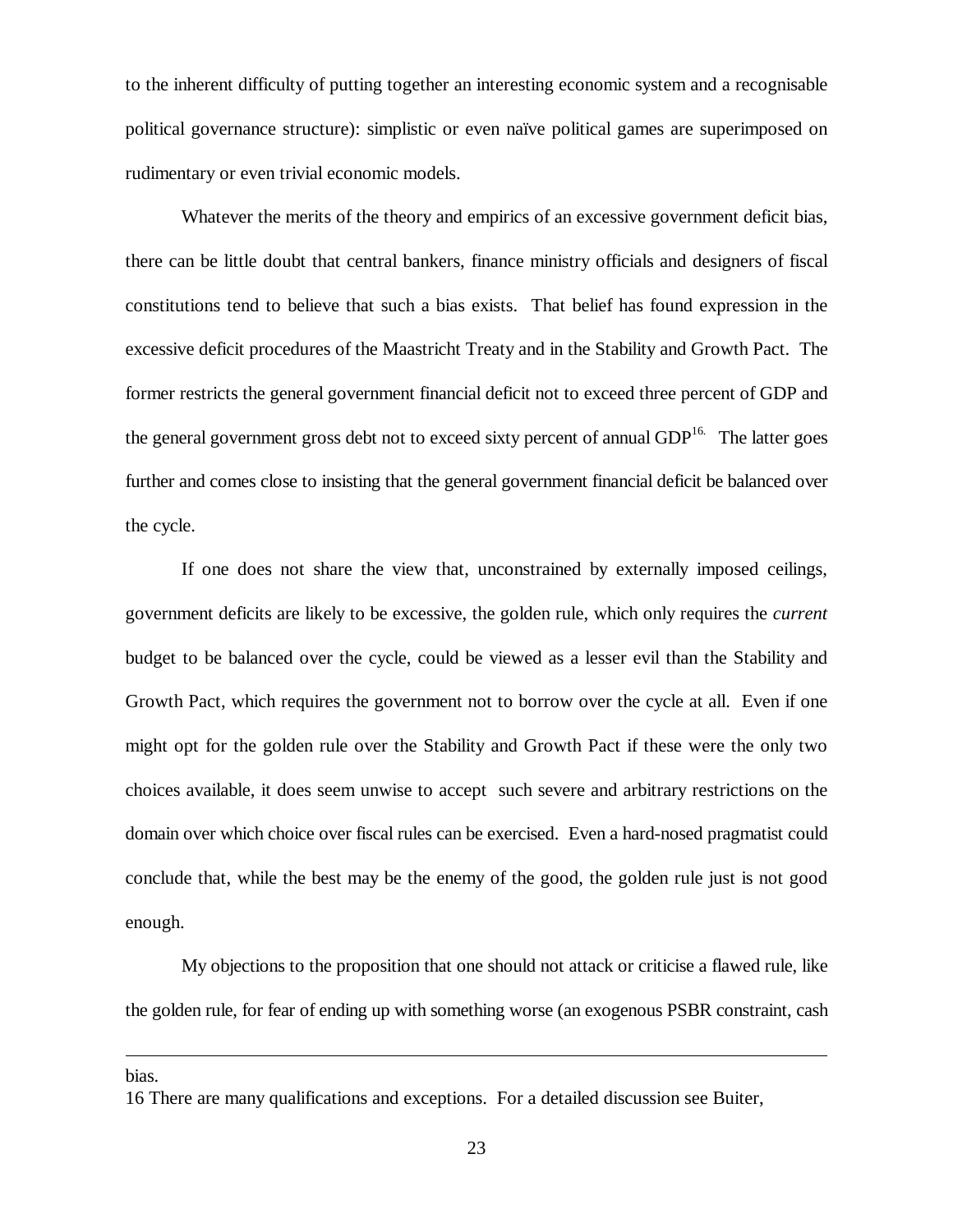limits or the Maastricht/Stability and Growth Pact criteria) are however, more fundamental.

While it is true that the best may be the enemy of the good, I do not believe it to be the task of the academic economist to convince policy makers to do the right things for the wrong reasons. This belief reflects partly an *a-priori* ethical position and partly a pragmatic, instrumental view of the likely consequences of the opportunistic use of white lies and half-truths by expert policy advisers. As regards the former, the scholar as policy adviser or analyst should only ever tell the truth as he sees it - the whole truth and nothing but the truth. As regards the latter, it is based on the judgement that, in the longer run, the uninformed policy maker is likely to do more damage by pursuing a rule about whose true operating characteristics and consequences he has been misled, either deliberately or by a conspiracy of silence among the well-informed <sup>17</sup>. This is true even if, in the short run, the policy maker may make a better choice, prompted by the opportunistic white lies/half-truths of his advisers, than he would have made had he been apprised of all relevant information. Note that this is not a call for making first-best policy recommendations in an  $N<sup>th</sup>$ -best world, but rather for not pretending that  $N<sup>th</sup>$ -best is really firstbest.

# **4. A More Comprehensive Public Sector Balance Sheet**

The proposal to produce, on a regular and systematic basis, a more comprehensive balance sheet of the financial liabilities and assets and of the tangible non-financial assets of the public sector (see H.M. Treasury [1997a, c]) is a step towards greater transparency and enhanced accountability. As argued in Buiter [1983a, b; 1985], this balance sheet of contractual obligations

Corsetti and Roubini [1993].

<sup>17</sup> I am referring to the characterisation of the golden rule as "efficient", "prudent", and "intergenerationally fair". These statements are simply untrue.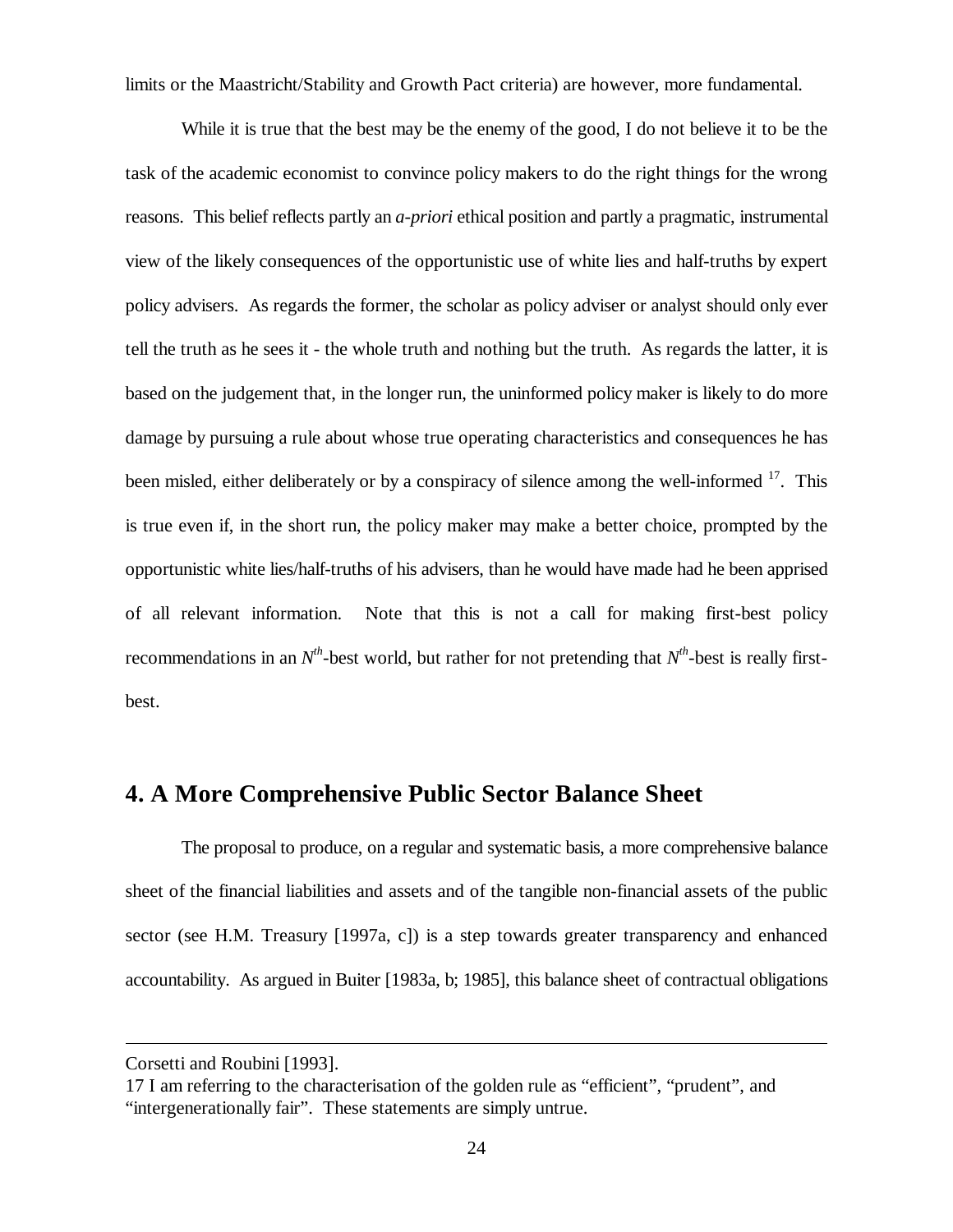and claims and tangible, real assets, has to be combined with a forward-looking comprehensive projection of the governments non-contractual outlays and revenues, in order to be able to think systematically about the solvency of the government, the sustainability over various horizons of its fiscal-financial-monetary programme and its intergenerational distributional implications<sup>18.</sup> When such a truly comprehensive balance sheet is constructed correctly, it is quite proper to value the tangible assets at current reproduction or replacement costs. The reason is that any discrepancy between the current reproduction costs of the asset and the present value of the future cash flows it generates is allowed for (along the lines of equations (2) or (5)) in the streams of future non-contractual payments or receipts whose present discounted value is set against the financial liabilities and the tangible assets (valued at reproduction costs).

The more comprehensive balance sheet of financial assets and liabilities and tangible assets proposed by the government is valuable because and to the extent that it is viewed as a key component of the government's intertemporal budget constraint. As a fully comprehensive integration of the balance sheet of contractual financial claims and obligations and the discounted stream of future non-contractual cash flows is probably too ambitious in the short term, it is essential to construct the balance sheet of financial claims and obligations and tangible assets in terms of their (default risk-free) market values or imputed forward-looking valuations. Continuing the simple example of equation (1), the net, 'marked-to-market' financial liabilities and tangible liabilities of the government would be  $\mathcal{L}$ , where

$$
\mathcal{L} \equiv B - P_{K^G} K^G \tag{23}
$$

The imputed value of the public sector capital stock,  $P_{K^G}$ , is the present discounted value

<sup>18</sup> Such a truly comprehensive, forward-looking balance sheet is also an essential input into the construction of generational accounts.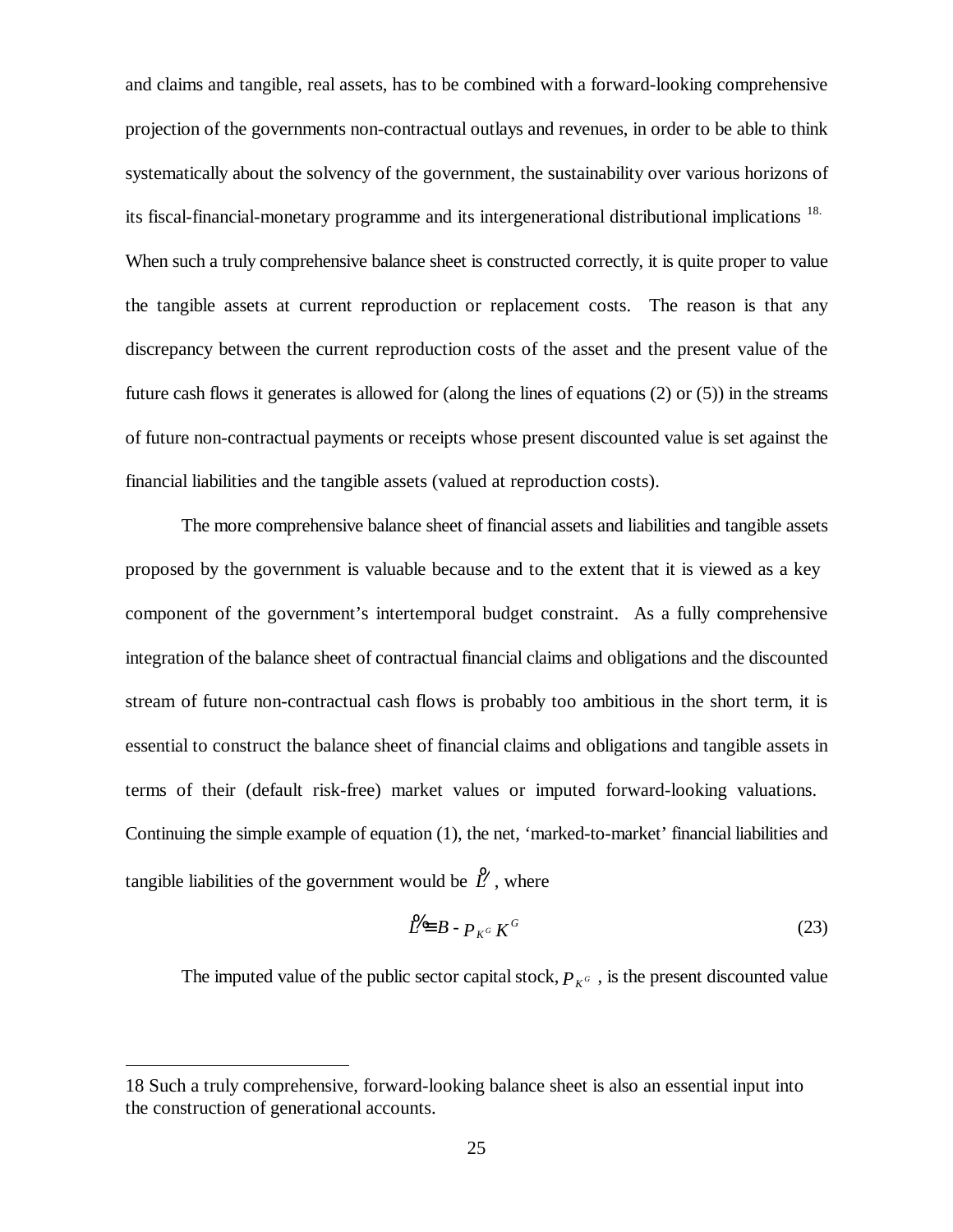of its future cash flows <sup>19</sup>.

 $\overline{a}$ 

$$
P_{K^G}(t) = \int_{t}^{\infty} P(s) [q(s) - d] e^{-s} d s
$$
 (24)

From (24), (23), (17) and (1), it follows that

$$
\frac{d}{dt} \cancel{L} = i \cancel{L} + P(G^C - T) + (P - P_{K^G}) \cancel{K} \cancel{K}
$$
\n(25)

The government's solvency constraint can now be written as

$$
\mathcal{L}(t) = \int_{t}^{\infty} P(s) [T(s) - G(s)] e^{-t} ds
$$
\n
$$
+ \int_{t}^{\infty} [P(s) - P_{K^G}(s)] K^{\mathcal{L}(s)} e^{-t} ds
$$
\n(26)

The value of the government's net financial liabilities minus the value of its tangible assets (valued now in terms of the present value of their future cash flows) equals the present value of the future primary *current account* surpluses plus the present value of the government's future net public sector capital formation, valued at the excess of the future reproduction cost of capital over its future imputed value. For instance, if  $P(s) > P_{K}(\sigma s)$ , for some future time interval, and if the government plans to engage in positive net capital formation during that future time interval, then the value of its liabilities increases, since what it has to give up in the future to acquire an additional unit of capital, *P*, is worth less than the present value of the future cash flows that will

$$
P_{K^G}(t) = P(t)[\mathbf{q}(t) - \mathbf{d}] + \frac{1}{1 + i_{t,t+1}} E_t \max\{P_{K^G}(t+1), P_{K^P}(t+1)\}
$$

where  $i_{t, t+1}$  is the riskless one-period nominal interest rate in period t and  $E_t$  is the expectation

<sup>19</sup> Equation (24) assumes that the public sector capital stock remains in the public sector forever, that is, it is never privatised. If privatisation, at a price of, is an option, the value of a unit of public sector capital is, in discrete time and under risk neutrality, determined from the following recursion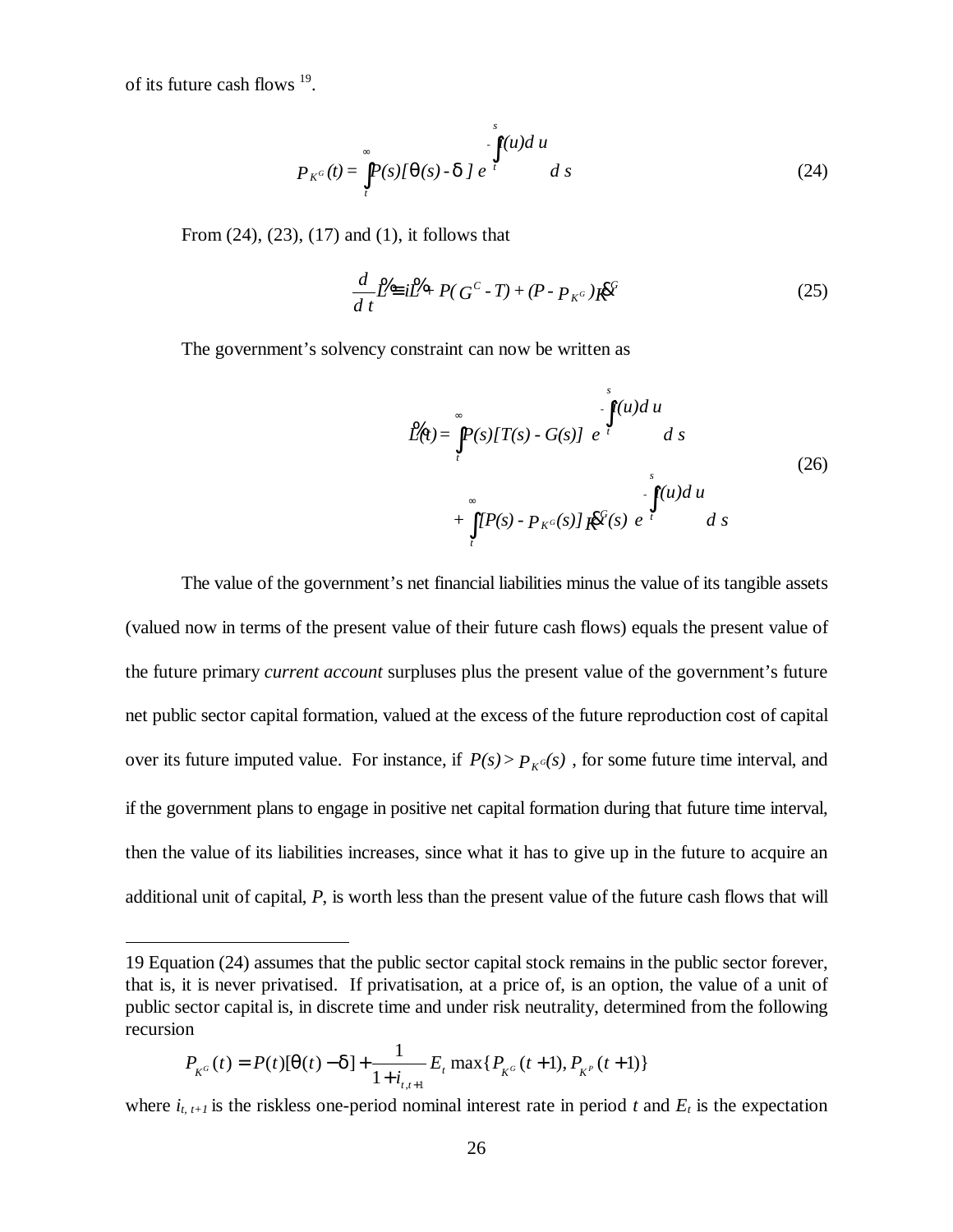be generated by that additional unit of capital,  $P_{K^G}$ .

The integration of the balance sheet of financial asset and liabilities and of tangible assets valued in terms of the present value of their future cash flows, and current and future concontractual cash flows of the government therefore requires that all cash flows derived from these tangible assets be deleted from the non-contractual cash flows. Gross capital formation is also omitted, but the 'excess value' of the future capital formation programme of the government has to be added in.

While the representation in  $(26)$  is equivalent to those in  $(2)$  or  $(5)$ , I believe that if the truly comprehensive balance sheet (or intertemporal budget constraint) cannot be constructed, it is much safer to construct the balance sheet of financial claims and tangible assets using market values or imputed forward-looking valuations rather than current reproduction or replacement costs <sup>20,</sup> because for many tangible general government assets the replacement costs are likely to be significantly in excess of the present value of the future cash flows they can be expected to generate. Excessive optimism about the long-run health of the public sector finances would be encouraged.

#### **Contingent claims.**

 $\overline{a}$ 

Many government assets and liabilities have uncertain future cash flows associated with them. They are contingent claims. The first rule has to be that everything is 'on-budget' and 'on balance sheet'. The valuation of such contingent claims in simple in principle and a nightmare in practice. Loan guarantees for instance, can be priced using option pricing methods. Risk-neutral valuations would probably appropriate when the government is the guarantor. Often, however,

operator conditional on information available at the beginning of period *t.* 20 There is never a case for using historic cost or book values.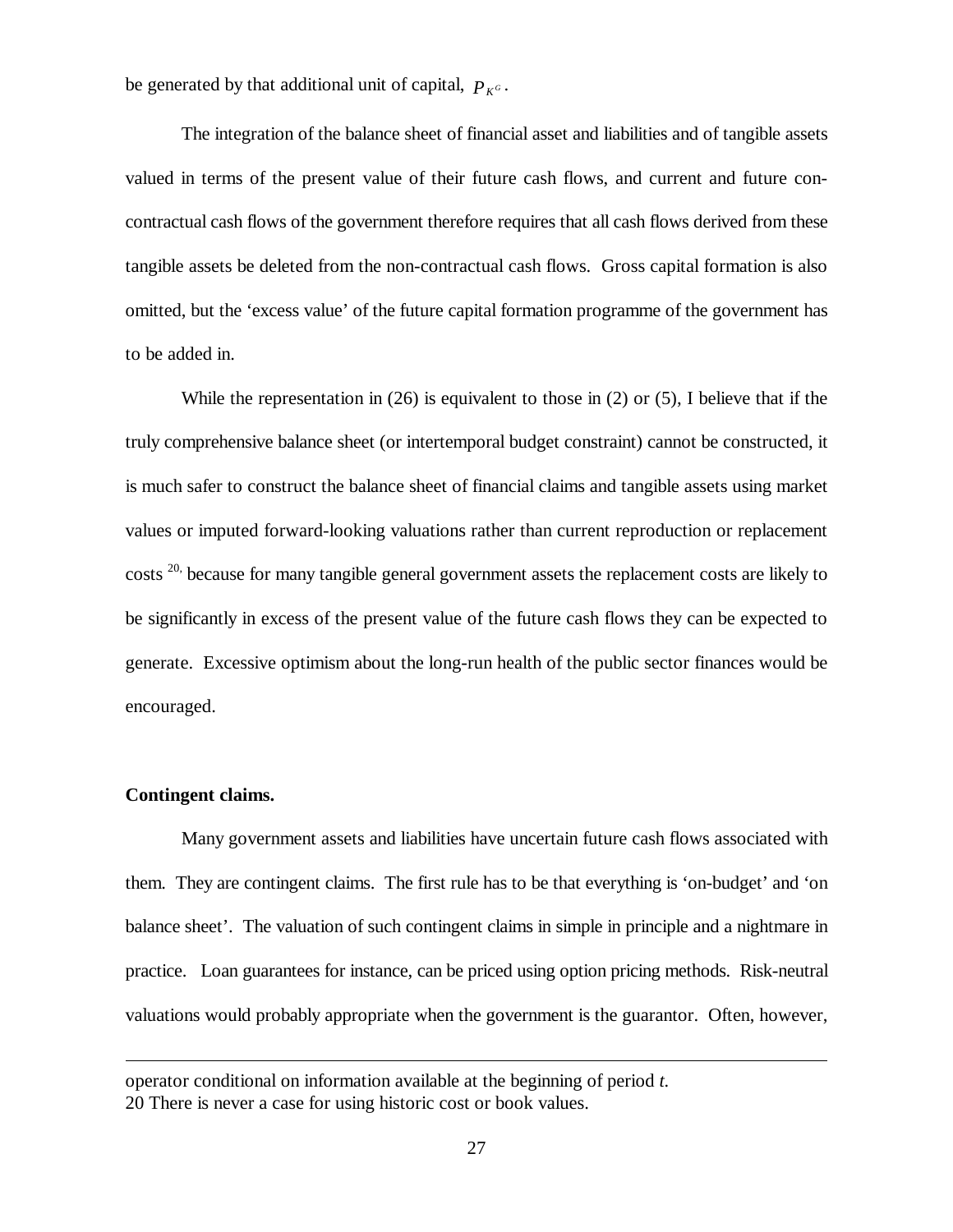there are no markets from which to take guidance for the valuation of the government's contingent assets and liabilities, nor is there a long enough and stable enough historical track record from which to derive frequentist probabilities to quantify the risk. Uncertainty also attaches to the non-contractual future outlays and receipts of the government. The likely future outlays associated with *de-facto* or *de-iure* deposit insurance is a case in point. Compensation for victims of contaminated blood transfusions is another. The risk of future BSE-like calamities is a third. Future tax bases are uncertain, as are long-run demographic developments. There is uncertainty about the discretionary budgetary decisions of successor governments and even of the incumbent government itself. How to deal with this in practice is by no means obvious. The simulation of the government's intertemporal budget constraint under a range of possible and plausible scenarios is one possibility. Application of the insights from 'value-at-risk' methodologies developed for the private sector are another option worth investigating, especially if there are identifiable low-probability calamities for which it would be helpful to make some budgetary allowances in advance.

# **4. Conclusion**

 $\overline{a}$ 

The implementation of the proposal in the Code for Fiscal Stability for the regular construction and publication of a more comprehensive public sector balance sheet including contingent claims and liabilities and attempting a valuation of the government's tangible, physical assets, will enhance the transparency of the governments accounts and encourage more informed policy debate. The conceptual and practical problems involved should not be underestimated, however.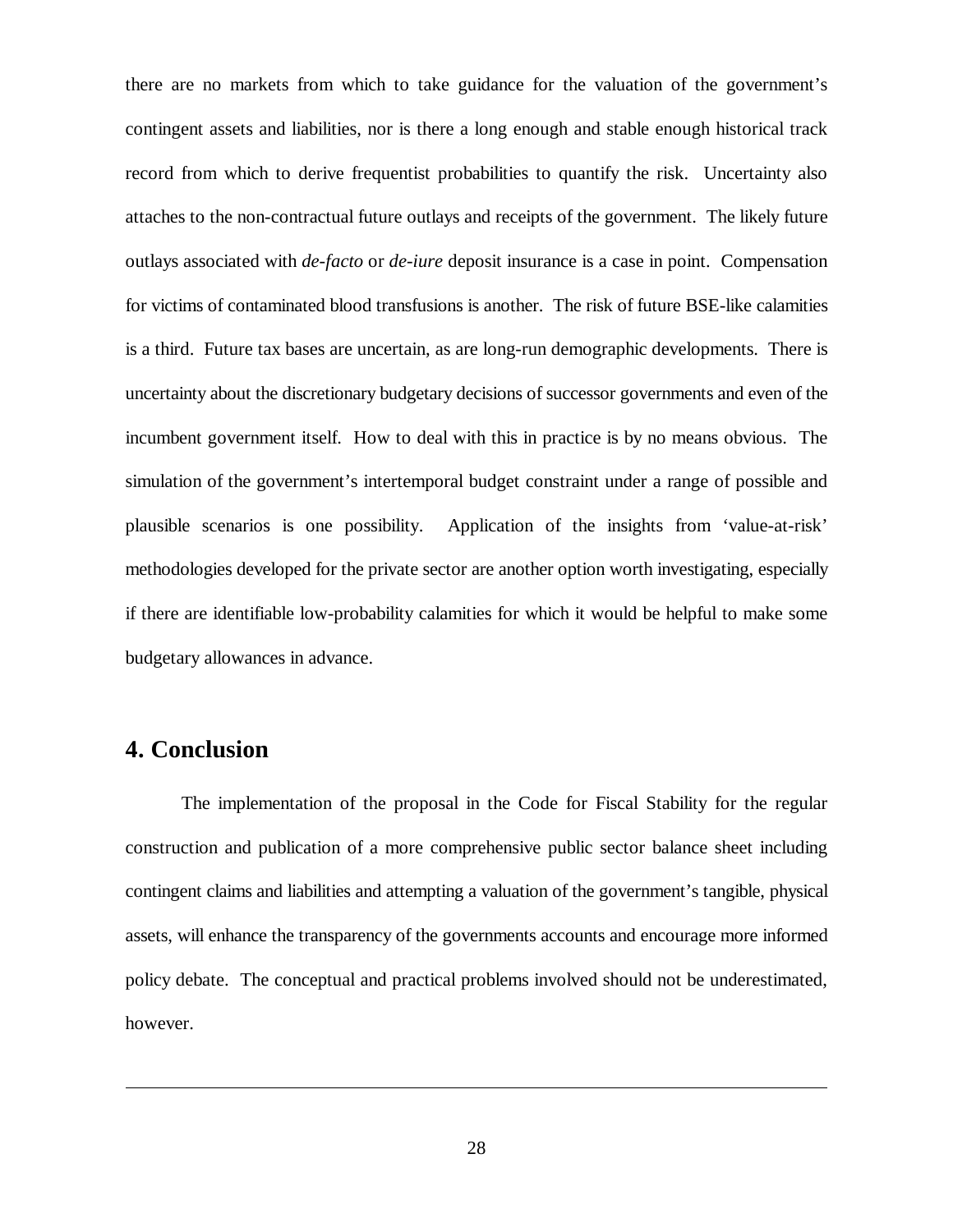The proposed 'golden rule for public sector borrowing', under which, over the cycle, the government borrows only to finance (net) public sector capital formation, cannot be easily rationalised in terms of generally accepted economic principles. At worst, it could become a straight-jacket on the fiscal-financial strategy. It also risks inducing a misplaced sense of complacency about the accumulation of public investment-related public debt. Debt must be serviced through future higher current revenues or lower public spending, regardless of what motivated its issuance. Like Nebucadnezzar's dream statue, the Golden Rule has feet of clay.

#### **Acknowledgements**

\*This note was prepared for the 19 December 1997 meeting of the Treasury Academic Panel. I would like to thank Alan Budd for helpful comments and for saving me from an egregious error of interpretation. Andreas Freytag's comments on an earlier draft are gratefully acknowledged, as are the comments of two anonymous referees. The opinions expressed are those of the author alone and do not necessarily reflect the views of the Bank of England or of the other members of the Monetary Policy Committee.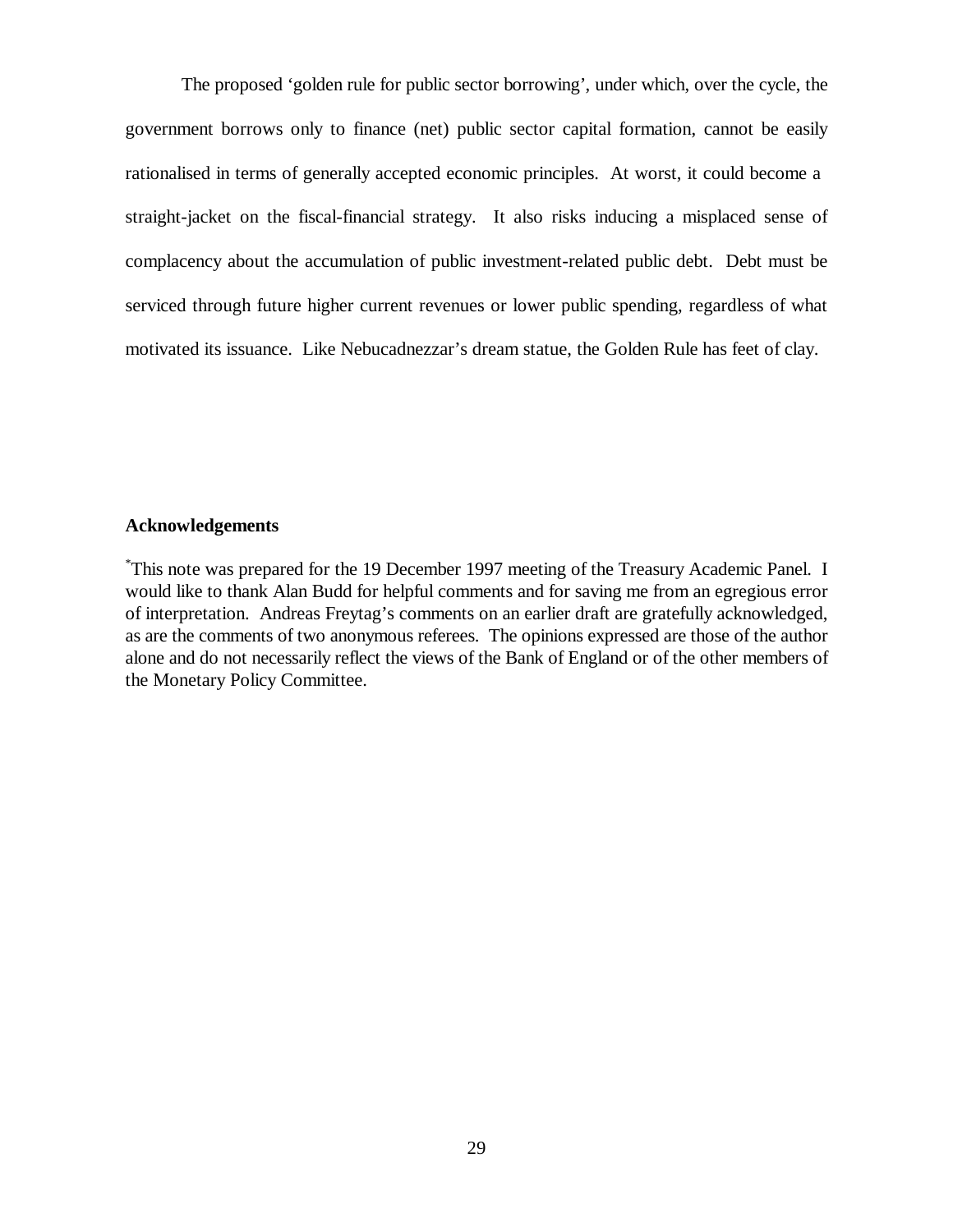#### **REFERENCES**

**Alesina, A. and A. Drazen** (1991), 'Why are stabilizations delayed?', *American Economic Review*, **82**, 1170-88.

**Alesina, A. and R. Perotti** (1995) 'The Political Economy of Budget Deficits', *IMF Staff Papers*, March, 1-37.

**Alesina, A. and H. Rosenthal** (1995), *Partisan Politics, Divided Government and the Economy*, Cambridge University Press, Cambridge UK.

**Alesina, A. and N. Roubini** (1997), *Political Cycles and the Macroeconomy*, MIT Press.

**Auerbach, A.J., and Kotlikoff, L.J.** (1987), *Dynamic Fiscal Policy*, New York, Cambridge University Press.

\_\_\_\_\_\_\_\_\_\_\_\_, **Gokhale, J. and Kotlikoff, L.J.** (1991), 'Generational accounts: a meaningful alternative to deficit accounting', in D. Bradford ed., *Tax Policy and the Economy, Vol. 5*, Cambridge, Mass.: National Bureau of Economic Research and MIT Press.

**Buiter, W. H.** (1983a), 'Measurement of the Public Sector Deficit and its Implications for Policy Evaluation and Design', *IMF Staff Papers*, **30**, 306-349.

\_\_\_\_\_\_\_\_\_\_\_ (1983b), 'The theory of optimum deficits and debt', in Federal Reserve Bank of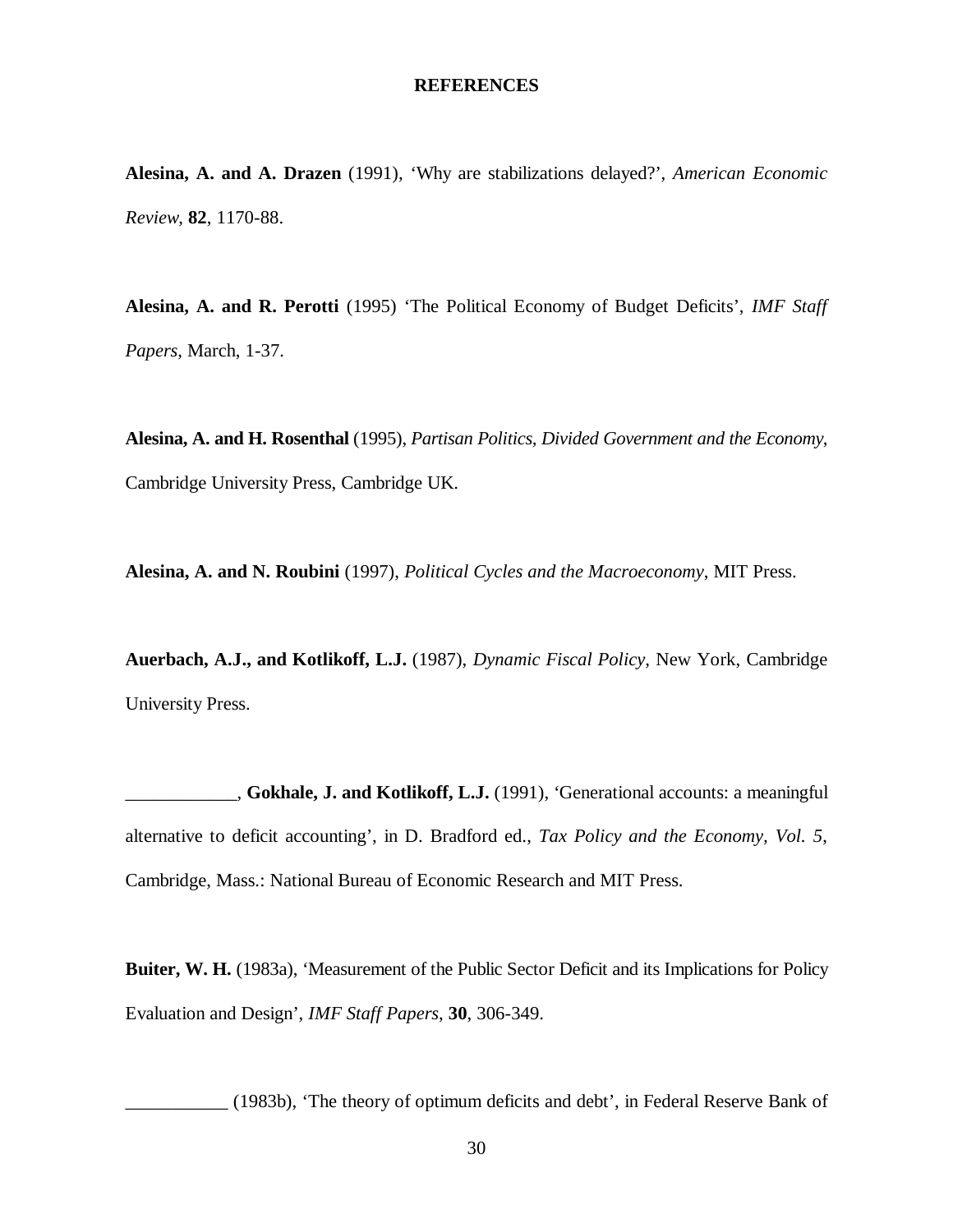Boston, Conference Series No. 27, *The Economics of Large Government Deficits*, October, 4- 69.

\_\_\_\_\_\_\_\_\_\_\_ (1985), 'A guide to public sector debt and deficits', *Economic Policy*, 1, November, 13-79.

\_\_\_\_\_\_\_\_\_\_\_\_ (1990), 'The arithmetic of solvency', in Willem H. Buiter*, Principles of Budgetary and Financial Policy*, Cambridge Mass., MIT Press, 145-159.

\_\_\_\_\_\_\_\_\_\_\_\_ (1993), 'Consistency checks on the design of fiscal, financial and monetary policy', Mimeo, Yale University.

\_\_\_\_\_\_\_\_\_\_\_\_ (1995), 'Measuring fiscal sustainability', mimeo, University of Cambridge.

\_\_\_\_\_\_\_\_\_\_\_\_ (1997a), 'The Economic Case for Monetary Union in the European Union', *Review of International Economics*.

\_\_\_\_\_\_\_\_\_\_\_\_ (1997b), 'Generational Accounts, Aggregate Saving and Intergenerational Distribution', *Economica*, 64, November, 605-26.

\_\_\_\_\_\_\_\_\_\_\_\_ (1998), 'Aspects of fiscal performance in some transition economies under Fundsupported programs', in T.N. Srinivasan and G. Saxonhouse eds. *Development, Duality and the International Regime: Essays in Honor of Gustav Ranis,* University of Michigan Press, forthcoming.